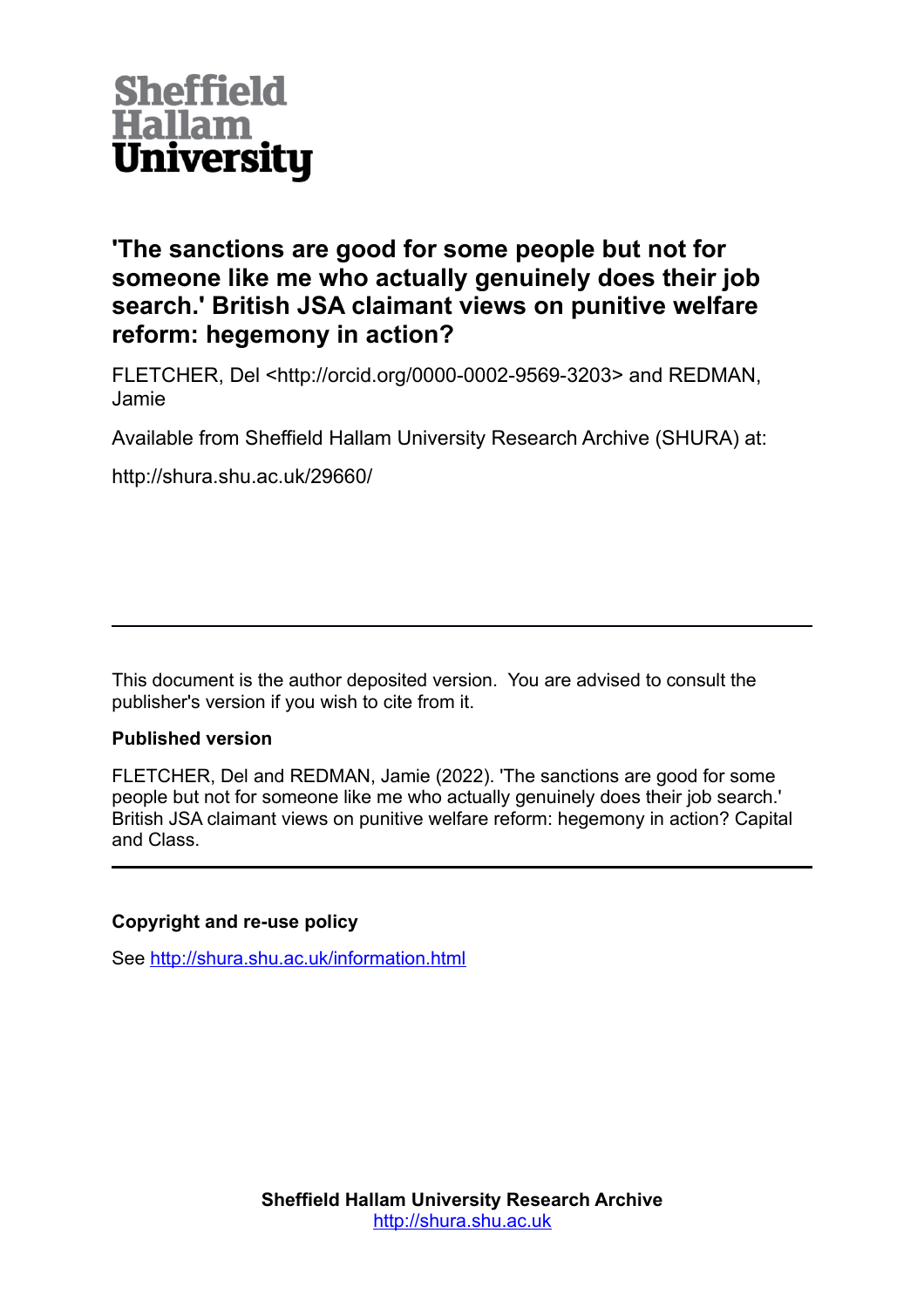**'The sanctions are good for some people but not for someone like me who actually genuinely does** 

**their job search.' British JSA claimant views on punitive welfare reform: hegemony in action?** 

# **Abstract**

 This article shows that the unemployed are broadly supportive of welfare reforms which have led to increased poverty; exacerbated ill health and led some to engage in 'survival crime' or to disengage from the social security system. This support is predicated on the perceived need to discipline 'undeserving' groups; principally the feckless, those gaming the system and migrants. The authors 8 argue that this reflects the success of a 'two nations' hegemonic project that has sought to legitimise an ongoing phase of capitalist development characterised by the removal of social protections, widening inter-class inequalities, and the implementation of punitive welfare reforms to submit the unemployed to insecure poverty labour. This article makes a significant original contribution to the field by demonstrating that the resonance of the 'two nations' hegemonic project resides in both its relatability to lived experiences of the unemployed and its tendency to cast a stigmatising threat over their out-of-work status.

# **Introduction**

 Politicians seek to build support for their policies through the cultivation and dissemination of 'common sense' ideas. Since the 1980s, successive UK governments have sought to mobilise popular support for punitive welfare reforms by constructing 'moralised antagonisms' between hard-working taxpayers and out-of-work benefit claimants (Gallas, 2015; Lavery, 2019). This draws upon a long- standing tradition of identifying the 'deserving' and the 'undeserving' poor (see Welshman, 2013). Hegemonic discourses of the undeserving poor have been bolstered in recent years; as media portrayals of out-of-work claimants as lazy, feckless or immoral and emphasising the lack of effort or reciprocity of claimants have proliferated (Morrison, 2019). It is in this context that the public view 24 the unemployed as less deserving than twenty years ago (Baumberg, 2012).

 Whilst British Social Attitudes surveys capture the shifting views of the general public towards out-of- work welfare provisions, few studies have examined the attitudes of those directly affected by welfare reforms in Britain (Patrick, 2017; Fossati, 2018). The present article addresses this lacunae by presenting evidence from the 'Welfare conditionality: sanctions, support and behaviour change' project (ESRC-funded, 2013-2018), which canvassed the views and experiences of over 480 out-of- work claimants in eleven locations in England and Scotland. The research explored the ethicality and efficacy of welfare conditionality in principle and practice. A key finding was that British unemployed claimants are broadly supportive of welfare reforms that have led to increased poverty and destitution; exacerbated ill health; disengagement from the social security system and movements into 'survival crime'. This support was premised on the view that this was necessary to punish/deter migrant, fraudulent and feckless populations from making claims on public resources. The authors seek to explain this apparent contradiction by interrogating the usefulness of Marxist theories of hegemony.

 The article proceeds by outlining neo-Marxist concepts of hegemony and hegemonic projects. The focus then turns towards the growing exploitation, impoverishment and punishment of the unemployed in Britain before presenting new empirical evidence of their views towards punitive welfare reforms. The contradiction between their views and experiences we maintain reflects the overall success of a 'two nation's hegemonic project' which seeks to regulate the inherent contradictions of capitalist societies by mobilising popular support for policies that are antithetical to the interests of working class populations (Jessop et al., 1988; Gallas, 2015; Lavery, 2019). This is operationalised by constructing discursive distinctions between 'productive' and 'parasitic' groups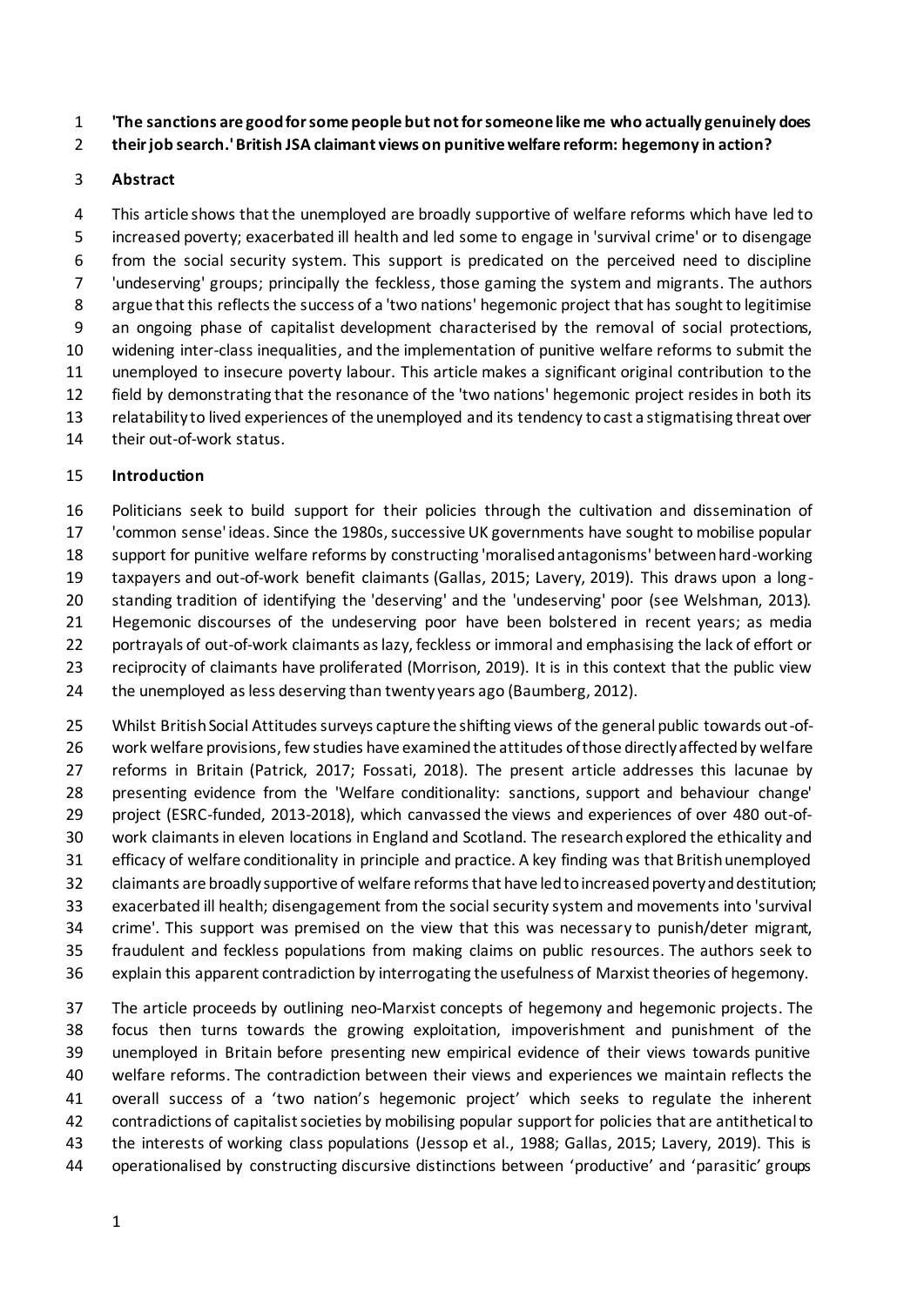- and has been translated into a series of policies to marginalise the manufactured threat of 'parasitic' groups. The authors argue that a 'two nation's hegemonic has been intermittently revived by successive UK governments over the last 40 years. This has served to mystify and legitimise an ongoing phase of capitalist development characterised by rising corporate profitability and more intensive forms of exploitation, punishment and penury for working class populations.
- 

# **Hegemony, Hegemonic Projects and Individual Responses**

- 'The ideas of the ruling class are in every epoch the ruling ideas, i.e. the class which is the
- ruling material force of society, is at the same time the ruling intellectual force. The class
- which has the means of material production at its disposal, consequently also controls
- the means of mental production, so that the ideas of those who lack the means of mental
- production are on the whole subject to it' (Marx and Engels, 1998: 67).
- Marx and Engels' (1998) originally conceived of ideology as a phenomenon that is generated by the capitalist class system. It serves to regulate the inherent contradictions of this system by mystifying and legitimising the exploitation of the working class. It does this by dominating the minds of working class people, projecting within their minds an illusory relationship to their real conditions of existence to perpetuate a mistaken view of the social world known as 'false consciousness'. It is a temporary phenomenon only surviving as long as the class system that generates it survives. However, the resilience of capitalism coupled with the underdeveloped nature of Marx and Engels' theorisation led later generations of Marxists to show a greater interest in ideology.
- Gramsci (1971) argues that capitalism is partially sustained by the 'hegemony' of ideas and theories of a ruling class(or classes). More specifically, Gramsci (1971) uses 'hegemony' to capture how a ruling class acquires consent to rule those it subjugates. This tends to be achieved when the ideas of the ruling class sufficiently displace rivalling ideas and become the '*common sense'* assumptions and beliefs held by subordinate classes (Gramsci, 1971: 323). Common sense ideas may present themselves'as the spontaneous philosophy of the man in street' but are truly 'the popular expression of "higher philosophies"' (Mouffe, 1979: 186). Consequently, common sense ideas ascertain 'a validity which is psychological' (Gramsci, 1971: 377). This makes them indispensable for organising subordinate classes and producing levels of consent necessary to preserve the power and wealth asymmetries of the capitalist class system.
- Althusser (2014) argues that the hegemony of ruling class ideas is establishedthroughthe seizure and conservation of state power, and through subsequent diffusion of these ideas through 'ideological state apparatuses'. While Althusser (2014: 245) acknowledges the role of the 'repressive state apparatus' (e.g. police, courts, military) in pacifying groups or individuals posing a threat to the established order, he stresses that the ruling class cannot hold monopoly over state power or society more generally 'over a long period without at the same time exercising its hegemony over and in the ideological state apparatuses'. Althusser's (2014:79-81;243) definition of 'ideological state apparatuses' is broad, including both public and private institutions such as schools, families, churches 82 and the media. Despite the 'diversity' of their individual functions, according to Althusser (2014: 245), these apparatuses are all unified 'beneath…the ideology of the ruling class', functioning collectively to diffuse common sense ideas across social space around correct (pro-social, economically useful) modes of living within the class system. As such, hegemony is viewed as a 'lived' process of domination, 86 where common sense ideas are 'subtly, pervasively diffused throughout habitual daily practices, intimately interwoven with ''culture'' itself, inscribed in the very texture of our experience from nursery school to funeral parlour' (Eagleton, 1991: 114). It often remains invisible, disseminated throughout the texture of social life naturalized as custom, habit and practice (Eagleton, 1991).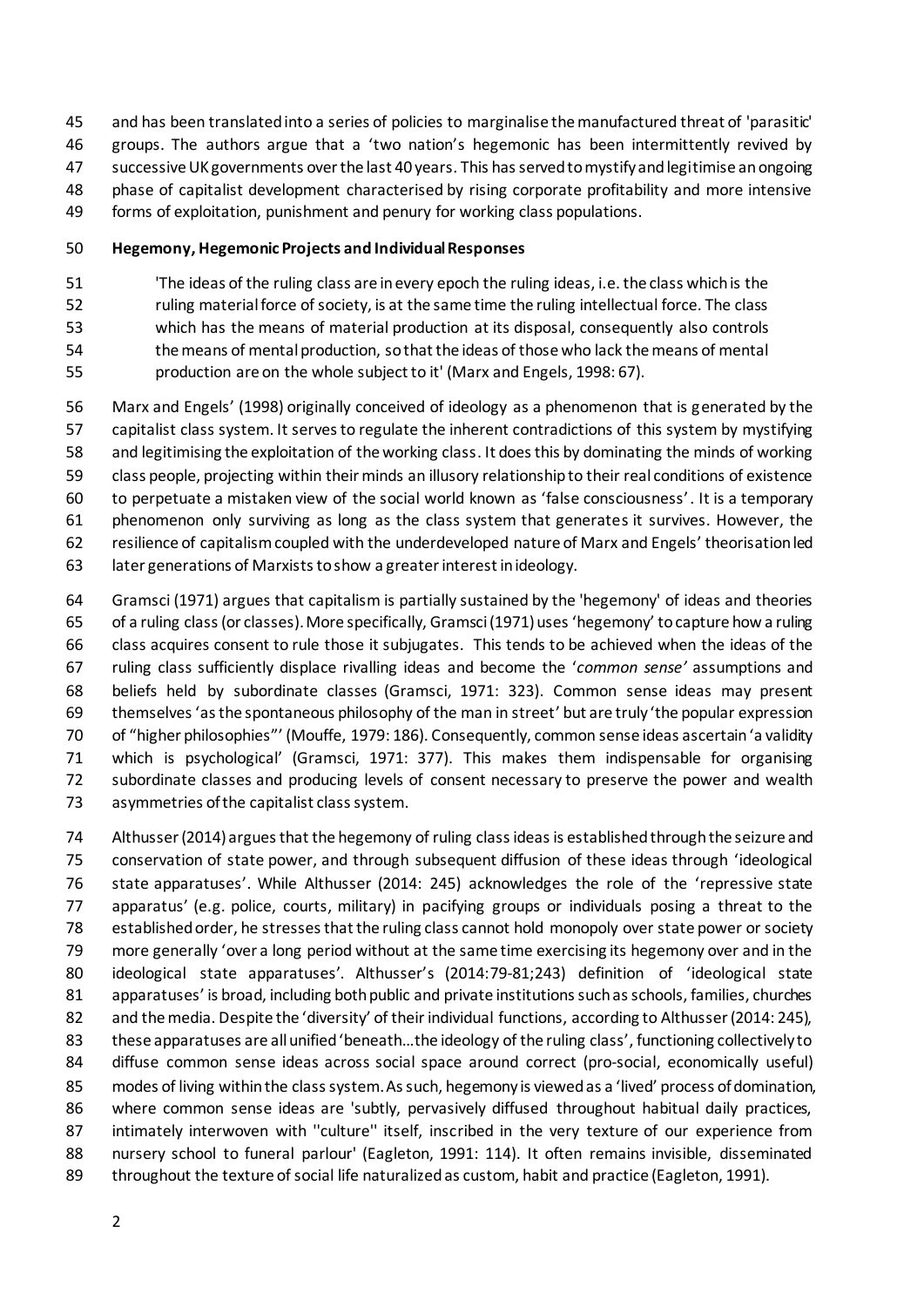Whereas Althusser (2014: 80) argues that 'the bourgeoisie *holds* state power' and subsequently establishes hegemony through the ideological state apparatuses,by sharpcontrast, Poulantzas (1978: 30) argues that 'the state acts within an unstable equilibrium of compromises between the dominant classes and the dominated' (rather than acting on behalf of one dominant class). The state possesses some political autonomy from the ruling class(es) and 'therefore continually adopts material measures which are of positive significance for the popular masses' (Poulantzas, 1978: 30). This has implications for how Poulantzas views the exercise of hegemony through state apparatuses. Poulantzas (1978: 30) criticises accounts thatsee the ideological state apparatuses exclusively in their 'capacity to deceive, lie, obscure, hide, and lead people to believe what is false'. Rather, hegemony is also exercised through state apparatuses in 'positive' ways for the subordinate classes. Specifically, ideological allurements accompany material concessions which are beneficial to the interests of subordinate classes and can contradict the short-term interests of the ruling class (although such concessions will not threaten the overall reproduction of capitalism). This can not only work to manufacture strategically significant levels of consent for the class system, but can also reinforce perceptions of the state as class neutral and acting in the 'general interest' of the entire body politic.

 Contemporary Marxists have built on Gramsci's andPoulantzas's ideas to demonstrate how political leaderships, at the apex of the state, deploy 'hegemonic projects' to produce sufficient levels of consent for and continually reproduce capitalism. Because hegemony is a dynamic process that has to be continually renewed, recreated and defended, political leaderships typically pursue more temporary 'hegemonic projects' rather than hegemony itself (Gamble, 1988). Jessop (1990: 211-12) has distinguished between 'one-nation' and 'two-nation's' hegemonic projects. Several UK academics have applied the concepts of one and two-nation's hegemonic projects over the last four decades to make sense of how various political leaderships in Britain have continually legitimised the unstable relations of exploitation and domination intrinsic to the capitalist class system (Jessop et al., 1988; Gallas, 2015; Lavery, 2019). The former aims 'at an expansive hegemony in which the support of the entire population is mobilised through material concessions and symbolic rewards' for all sections of the body politic. Two nation's projects seek 'a more limited hegemony concerned to mobilise the support of strategically significant sectors of the population and to pass the costs of the project to other sectors'. Political leaderships are more likely to pursue the latter during periods characterised by widening inter-class inequalities, rising capitalist profitability and fewer material concessions to working class populations (Jessop, 1990; Bates, 1975). They mystify the true source(s) of class inequalities and instead seek to lay the blame at the foot of deviant 'others'. Political leaderships tend to do this by utilising hegemonic apparatuses to 'consciously play on' and enhance 'divisions in society'; discursively constructing 'moralised antagonisms' between groups of good, 'productive' citizens and bad, 'parasitic' citizens (Jessop et al; 1988: 163; 88; Lavery, 2019: 60). The latter groups are constructed as a threat to both public resources and the interests of 'productive' citizenry, requiring urgent 'containment and even repression' (Jessop, 1990: 212).

 At the psychosocial level, research has shown how discourses associated with hegemonic projects secure consent and control through the internalisation of psychological myths concerning the 'just nature' of present affairs (Prilleltensky and Gonick, 1996). Individuals may be deferential subscribing to legitimising myths of personal blame and natural causes (Prilleltensky and Gonick, 1996). Learned helplessness which refers to the passivity developed in response to repeated experiences of failure, surplus powerlessness which pertains to feelings of personal impotence, obedience to authority and the internalisation of images of authority are key psychological processes (Prilleltensky and Gonick, 1996). However, consent may also be secured through forms of identity management and resistance to manage stigma and shame emerging from portrayals of particular groups as 'parasitic'. A key development of the present article will be to show how individuals who are vulnerable to the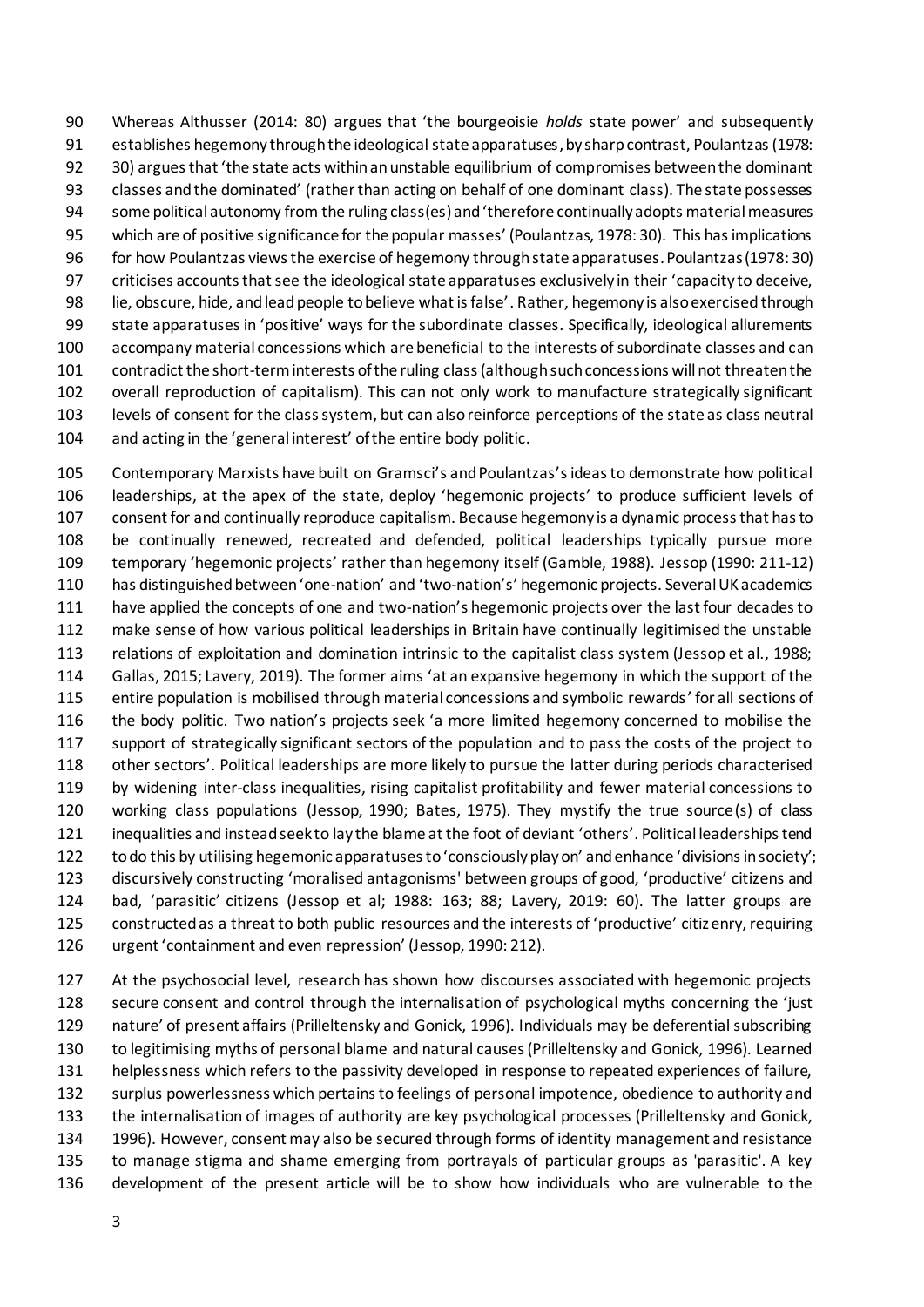stigmatising threat of 'two-nations' discourses develop ways of establishing distance between themselves and 'parasitic' others occupying similar social positioning (e.g. claimant unemployed, low- income). Managing stigma, we contend, is a key but largely unrecognised process in the production of consent among unemployed people for policies and practices that were openly acknowledged to 141 inflict harm upon themselves and others.

#### **The Condition of the Unemployed Working Class in 21st Century Britain**

 Two nation's hegemonic projects have been consistently re-deployed during an ongoing phase of capitalist development featuring a rise in corporate profitability and more intensive forms of exploitation, punishment and impoverishment for the most marginal fractions the working class. Since the late 1970s, Britain's working classes have borne an increasingly precarious relationship to the economy. The labour market has seen a marked decline of stable middle-income jobs, a 'very big increase in the number of high-paid jobs', and a sharp rise in low-paying, precarious forms of employment (Goos and Manning, 2007: 118). These changes have been fuelled by a combination of globalised techno-economic developments in production, exchange, consumption and distribution (Castells, 2000; Jessop, 2002). They have also been facilitated by a series of state-led decisions to abandon full employment policies, prioritise inflation control and eviscerate the ability of working class populations to protect their material interests through collective means (Glyn, 2006; Coates, 1989). Techno-economic development and state-led efforts to prioritise business interests have also facilitated an expansion of workers hired on precarious terms and conditions more directly determined by market demand and increasingly via temporary work agencies (Forde and Slater, 2016; ONS, 2020).

 It is in this context that the social security system has been transformed into a lever for expanding the supply of precarious labour (Grover and Stewart, 2002). This has included efforts to incentivise the uptake of low-paying jobs by reducing the real value of unemployment benefits and 'depriving unemployed people of necessary income'; which has most notably taken shape in numerous benefit freezes, benefit caps and the more recent two-child limit (Author , 2018: 337). Intensified work-related behavioural conditionality policies (e.g. the introduction of jobseekers agreements, diaries and directions) to establish closer supervision of claimant behaviour and ensure they are actively seeking work have been instrumental (Author, 2018). Legislation requiring claimants to take jobs at greater geographical distances and the corresponding abolition of legislation which formerly enabled claimants to refuse work outside their normal occupation and pay have also been introduced (Price, 2000). This has been enforced with a more severe benefit sanctioning regime for claimants and more stringent formal and informal job outcome, sanctioning and off-benefit flow target regimes for frontline staff (Author 2021a). Since the 1990s, aggregate annual sanctioning rates have increased over 100%; reaching crescendo in 2013 with over one million sanctions sometimes for trivial reasons (Adler, 2018; Price, 2000). These reforms created 'a "flexible" pool of employees' who not only 'have no alternative but to accept what is on offer' but, through increasing the competition for precarious jobs, exert a broader disciplinary effect on workers by 'further erod[ing] pay levels and working conditions at the bottom of the labour market' (Peck, 2001: 349; 350; Umney, 2018).

 This has benefitted business to the detriment of the working classes in Britain. On the one hand, aggregate profits have increased (Roberts, 2009; Glyn, 2006). This is partly because employers have managed to increase the rate of exploitation over the last 40 years, with the working classes producing more and getting less in return. This has been facilitated by major advances in information technologies (Castells, 2000), state abandonment of full employment policies (Glyn, 2006) and an expansion of the unemployed labour supply (Wiggan, 2015) in order to simultaneously eschew basic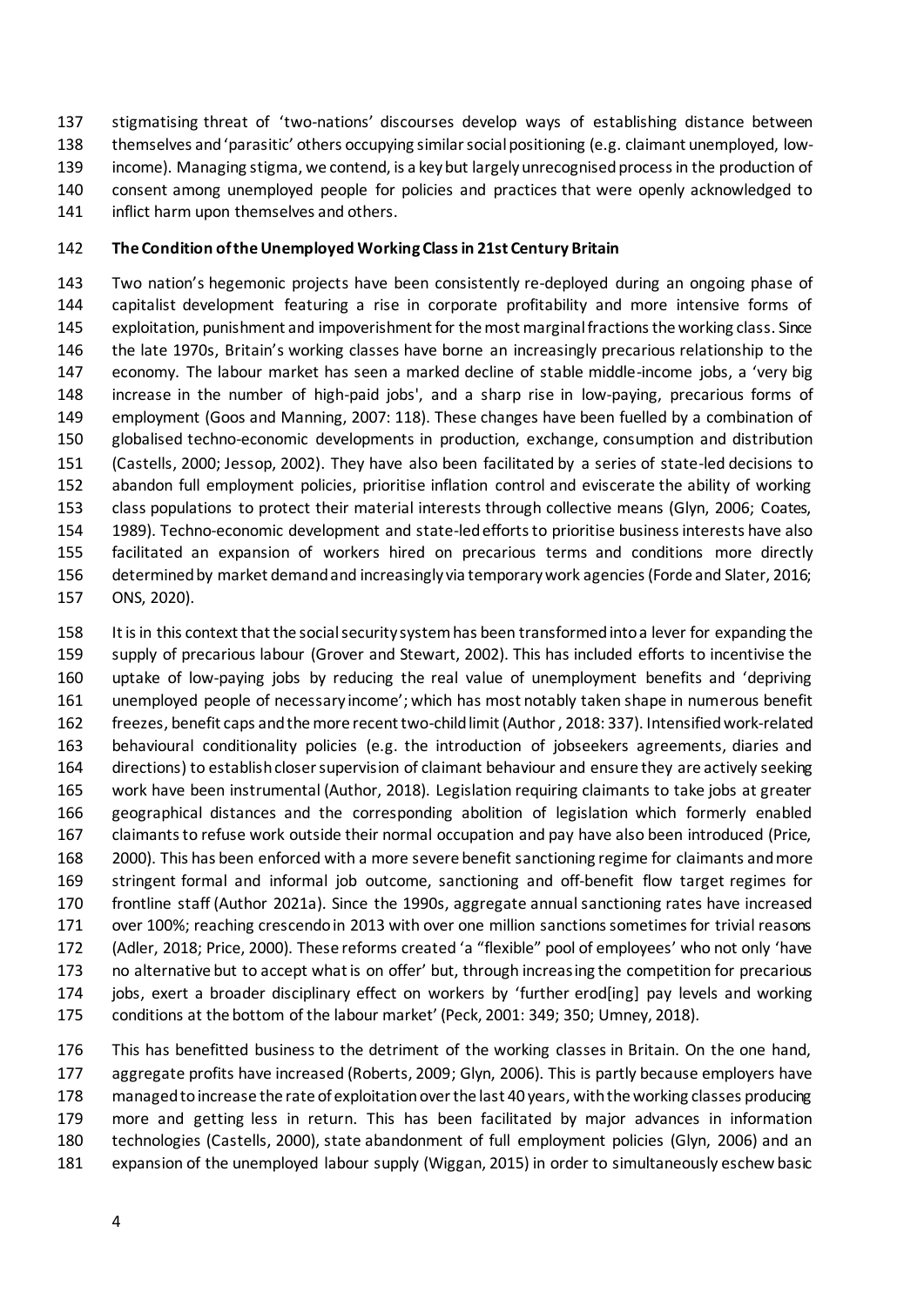employment securities, reduce hiring costs to the bare minimum and finely calibrate labour supplies with the vagaries of market demand (cf. Briken and Taylor, 2018).

 On the other hand, hardship has increasingly defined the experience of unemployment. The Welfare Conditionality (2018) project found that sanctions frequently increased poverty and destitution; exacerbated ill health and facilitated movements out of the social security system. Garthwaite (2016: 8) documents 'an explosion in the numbers of people turning to foodbanks', with 'almost half of the reasons people cite using foodbanks' being attributable to welfare reforms. There are clear racial and gendered dimensions to the enhanced hardship endured by the poor and out-of-work fractions of the working class. Dwyer et al., (2019: 145) have demonstrated how contemporary welfare reforms place further restrictions on European migrants' access to fiscal support, 'triggering severe financial and emotional hardship'. Meanwhile, Speake (2020: 193-199) has shown how the implementation of contemporary welfare reforms can mirror the abuse previously experienced by female victims/survivors of rape and sexual abuse, exacerbating health conditions and pushing them further away from recovery.

 This connects with a wider body of research, which has shown how reforms to the managerial framework governing frontline behaviour have made Jobcentres more dangerous places, as contemporary service delivery has been found to inflict a range of material and symbolic harms which sometimes have life-threatening or fatal consequences (Author 2020; Author, 2021a). Punitive welfare reforms have been identified by family and friends of the deceased as a key determinant of a number of penury induced suicides and deaths; although policy makers continue 'to deny a direct "causal" link between government policy and benefit deaths' (Clifford, 2020: 158; 162). Moreover, evidence suggests that those who leave unemployment to enter work are more likely to remain in poverty and/or cycle in and out of low-paid, precarious employment (White and Forth, 1998; Adams et al., 2012; Welfare Conditionality, 2018). Quantitative research has shown how precarious work 'tends to reduce one's subjective wellbeing' (Kalleberg, 2018: 163), while ethnographic research has shown how those who enter such jobs frequently endure overwork; abusive managerial practices; an income insufficient to meet basic needs; and, correspondingly, poor mental and physical health (Angry Workers, 2020; Thomas et al., 2020). Consequently, Grover (2019) conceptualises UK welfare reforms as 'violent proletarianisation'. They force the unemployed into jobs in a way that is injurious to mental and physical health while 'socially murdering' some of its most vulnerable members.

# **Securing Consent through Mystification and Division**

 Some argue that the hegemony of ruling ideas have mystified and legitimised the expansion of these inter-class inequalities in the minds of working class populations (Jessop et al., 1988; Lavery, 2019). From the late 1970s the Thatcher administrations set out to restore conditions favourable to profitable investment by mobilising popular support for a radical programme of political-economic restructuring. This partially entailed the dismantling of post-war Keynesian welfare policies that had helped to significantly reduce absolute poverty, reduce class inequalities and enhance the material conditions of working class populations (Glyn and Harrison, 1980). Thatcher successfully garnered support among the working classes by discursively constructing Britain as embroiled in an economic and moral crisis fuelled by a number of 'parasitic' populations (e.g. benefit scroungers; recalcitrant workers) who had leached off the wealth creating, 'productive' citizenry (Jessop et al., 1988; cf. Golding and Middleton, 1982). In doing so, strategically significant groups were pitted against one another. This strengthened 'intra-class division whilst covering up inter-class antagonism' and obscured the true beneficiaries of their radical restructuring programme (Gallas, 2015: 146).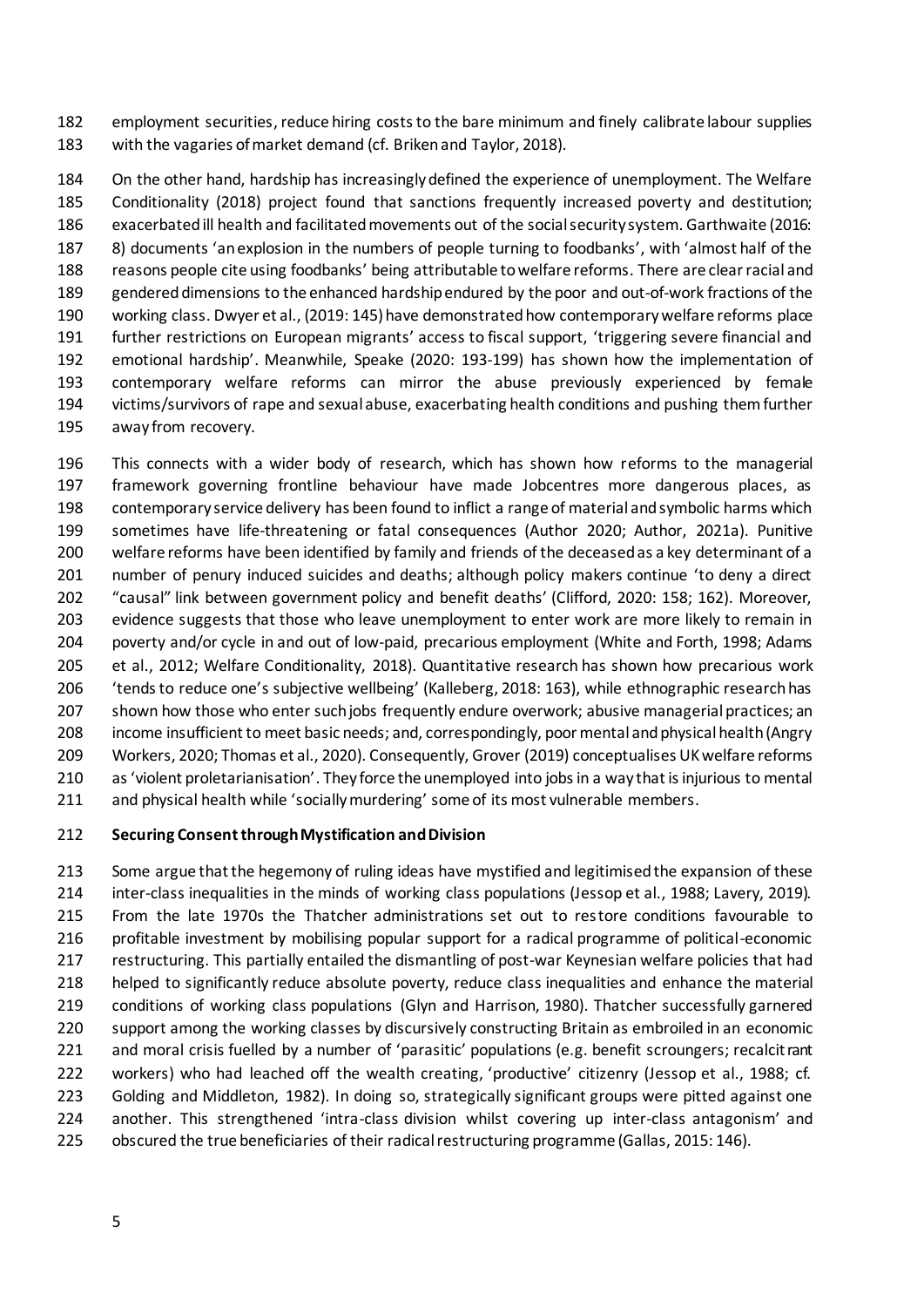The New Labour administrations adopted a different approach. Substantial material concessions were made to working class populations to secure broad-based support, as public expenditure increases were implemented alongside some significant redistributive social policies (Lavery, 2019: 93-7). This 229 notably included the introduction of a national minimum wage and in-work tax credits for low-income groups. Lavery (2019) suggests that these concessions signified the presence of a 'one-nation' hegemonic project, whereby New Labour sought to consolidate power by ceding to low-income groups a greater portion of the total wealth than under previous administrations and incorporating them into a period of considerable economic growth. Although, the 'one-nation' project interpretation is complicated by several other occurrences. Notably, real-wage growth stagnated for low and middle-income populations during a period where business was afforded a number of lucrative tax reductions to shore up confidence and enhance profitability. The political leadership advanced punitive workfare regimes to increase competition for low-wage, precarious jobs while committing to labour market policies which undermined stable, middle-income job creation by ensuring labour process control remained firmly in the hands of employers. Meanwhile, the political leadership were somewhat consistent with previous administrations in laying the blame for poverty and unemployment on the behavioural dysfunctions of a new 'parasitic' group which existed outside mainstream British values—specifically, the emergence of a 'workless class' which was ostensibly 'playing no role in the formal economy, dependent on benefits and the black economy' (Blair, 1997 in Tyler, 2013: 159). Thus, while some different policy approaches were certainly adopted, whether the 245 New Labour administrations are best characterised by a 'one nation' or 'two nation's' hegemonic project remains contentious.

247 More recently, the Coalition government once again sought to improve conditions favourable to profitable investment by constructing Britain as in crisis with 'hardworking British taxpayers' under 249 threat from migrant and unemployed populations—whose supposed predilection for a better life in Britain and/or on out-of-work benefits were 'a parasitical drain and a threat to scarce national resources' (Tyler, 2013: 9). This was reflected in declarations that migrant groups were robbing British people of jobs, as well as an intensification of negative portrayals of migrant groups as a threat to public resources and national security (Blinder and Allen, 2016). Britain was also portrayed as socially broken; beset by an inter-generationally workless 'underclass, where life is characterised by [welfare] dependency, addiction, debt and family breakdown' (Duncan-Smith, 2007: 5). These stigmatising hegemonic discourses were 'co-produced' by multiple ideological state apparatuses and weaved into the texture of everyday experiences and common sense assumptions (Pattison, 2021). Most notably, an explosion of "poverty porn" television purporting to expose entire communities of inter- generational worklessness was accompanied by 'an extraordinary spike in the use of stigmatising terminology' describing claimants as scroungers, frauds, cheats (etc.) in British newspaper articles (Morrison, 2019: 20-1). This legitimised the introduction of a whole battery of welfare reforms that punished these 'parasitic' populations and severed their dependency on hard-working taxpayers' money:

 'fraudsters from around the world targeted [UK benefits] for personal gain … it is not cruel to expect people to work; getting people into work is vital not just for them, but for all of us. … this Government is on the side of hard-working taxpayers… [who] have watched those on tax credits or benefits see their income rise, outstripping their earnings … [welfare reform] will benefit hardworking people across the country.' (Duncan-Smith, 2012)

 The cumulative effect was to both obscure the true beneficiaries of the Coalition's subsequent austerity programme and galvanise popular support for punitive reforms by fuelling 'anti-welfare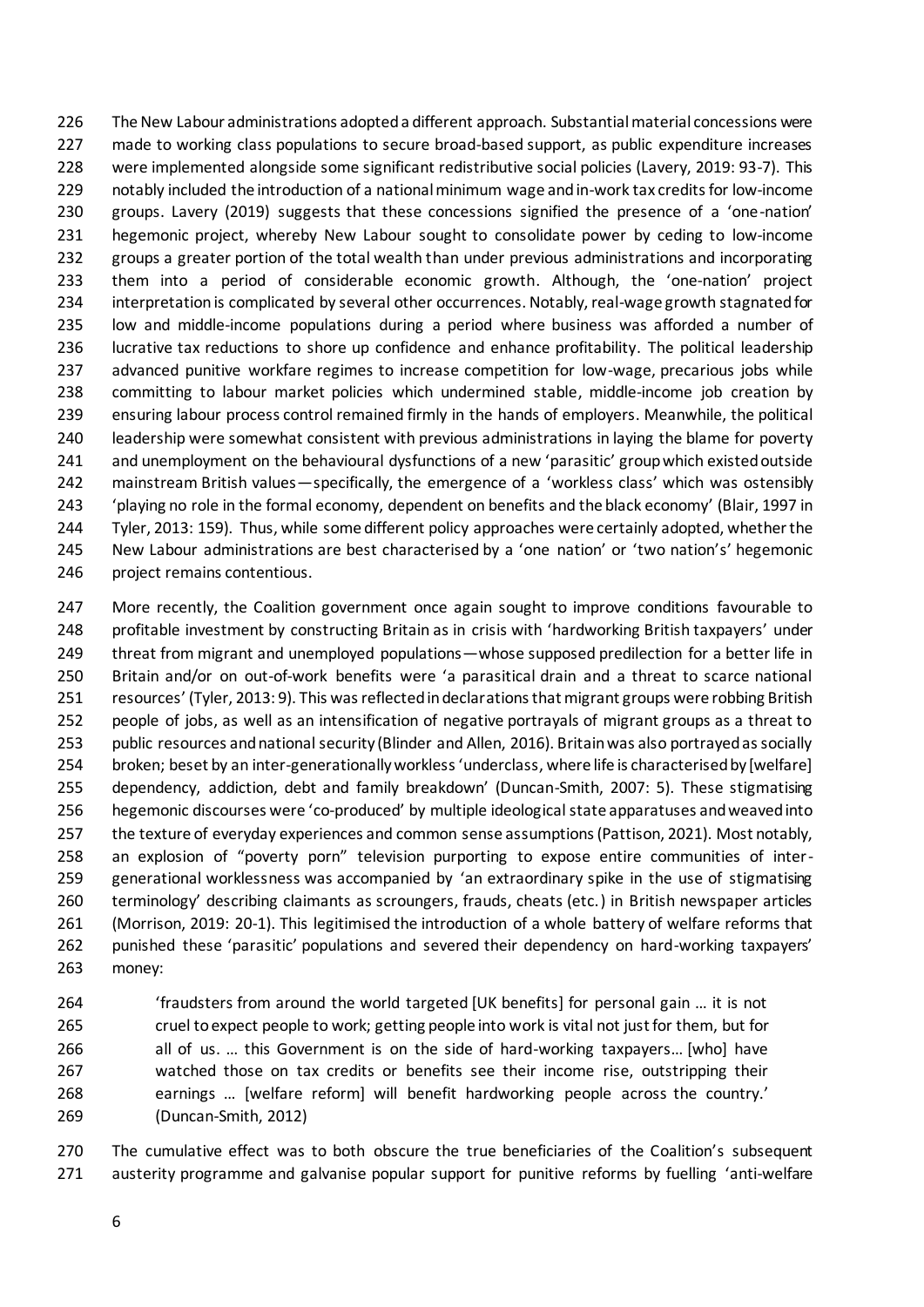common sense' among the British citizenry; further exacerbating intra-class divisions and hostilities (Jensen and Tyler, 2015). This was visible in both rising levels of inter-personal violence and the reproduction of hegemonic discourses on social media sites against migrant and out-of-work groups (Burnett, 2017; Morrison, 2019). It was also evident in a longstanding hardening of public attitudes towards welfare provisions in Britain (Hills, 2017), with the British public expressing declining support

for spending more on benefits for a range of out-of-work groups.

#### **Methods**

 This article presents evidence from the 'Welfare conditionality: sanctions, support and behaviour change' study. The research sought to explore both the efficacy and ethicality of welfare conditionality in principle and practice and involved research teams at six UK universities. It comprised semi- structured interviews with policy stakeholders, focus groups with front-line welfare practitioners and three rounds of repeat qualitative longitudinal interviews with welfare recipients subject to welfare conditionality. Individuals were interviewed on three separate occasions over a two-year period, focusing on their experiences of support and sanctions within the welfare system. Purposive non- random sampling techniques were used to recruit participants. This article draws upon empirical data from policy stakeholder interviews and the first wave of interviews with 64 Jobseeker's Allowance claimants (65% men and 35% women) in Bristol, Edinburgh, Glasgow, London, Manchester, Peterborough and Sheffield. Nearly half were aged between 25 and 49 years with a further third aged 50-64 years. Almost all (95%) were unemployed. A quarter were disabled or had long-term health conditions, including some who had been transferred to JSA after failing a Work Capability Assessment for Employment and Support Allowance. Over half (53%) had been subject to a benefit sanction with two thirds being sanctioned once and the remainder between 2-5 times.

 Claimants were asked a series of questions about their experiences and views of welfare conditionality. All were probed about claiming benefits; the support provided by Jobcentre Plus and their views about the balance between sanctions and support. Another set of questions explored participant views regarding the tying of benefit entitlement to claimant behaviour. Similarly, their views regarding the fairness and efficacy of mandatory work activity requirements were canvassed as well as their opinions on the causes of unemployment. A key line of enquiry focused on the purpose of sanctions; personal experiences of benefit sanctions; and the impact on their subsequent behaviour. The research team also asked a series of normative questions about whether it was fair to use benefit sanctions. All interviews were recorded and fully transcribed. A vast amount of data was produced necessitating a highly systematic and structured approach to data management and analysis (Saldana, 2003). The complex multi-site and multi-team research design offered further challenges. Consequently, a framework matrix-based method (Corden and Nice, 2007; Lewis, 2007) with the aid of QSR NVivo 10 was employed. All researchers who conducted interviews assigned attributes for those transcripts. Then a two-tier approach to coding was used, with a team of coding officers applying the first tier of framework matrix coding across the sample. The matrix coding was assembled inductively by a working group of the project PI, a Co-I and researchers drawn from a range of the institutional teams involved. The second tier of coding was conducted by the authors of the Jobseeker's Allowance sub-set. Key themes were identified from a close reading of a selection of transcripts, which were then coded across the sample. This was supplemented by text searches to verify the representativeness of findings and to identify data that did not fit the main trends.

#### **Findings: Hegemony in Action?**

 A key strength of the present research is that it considered the views and experiences of both policy makers and the unemployed towards a battery of welfare reforms. In terms of the former, policy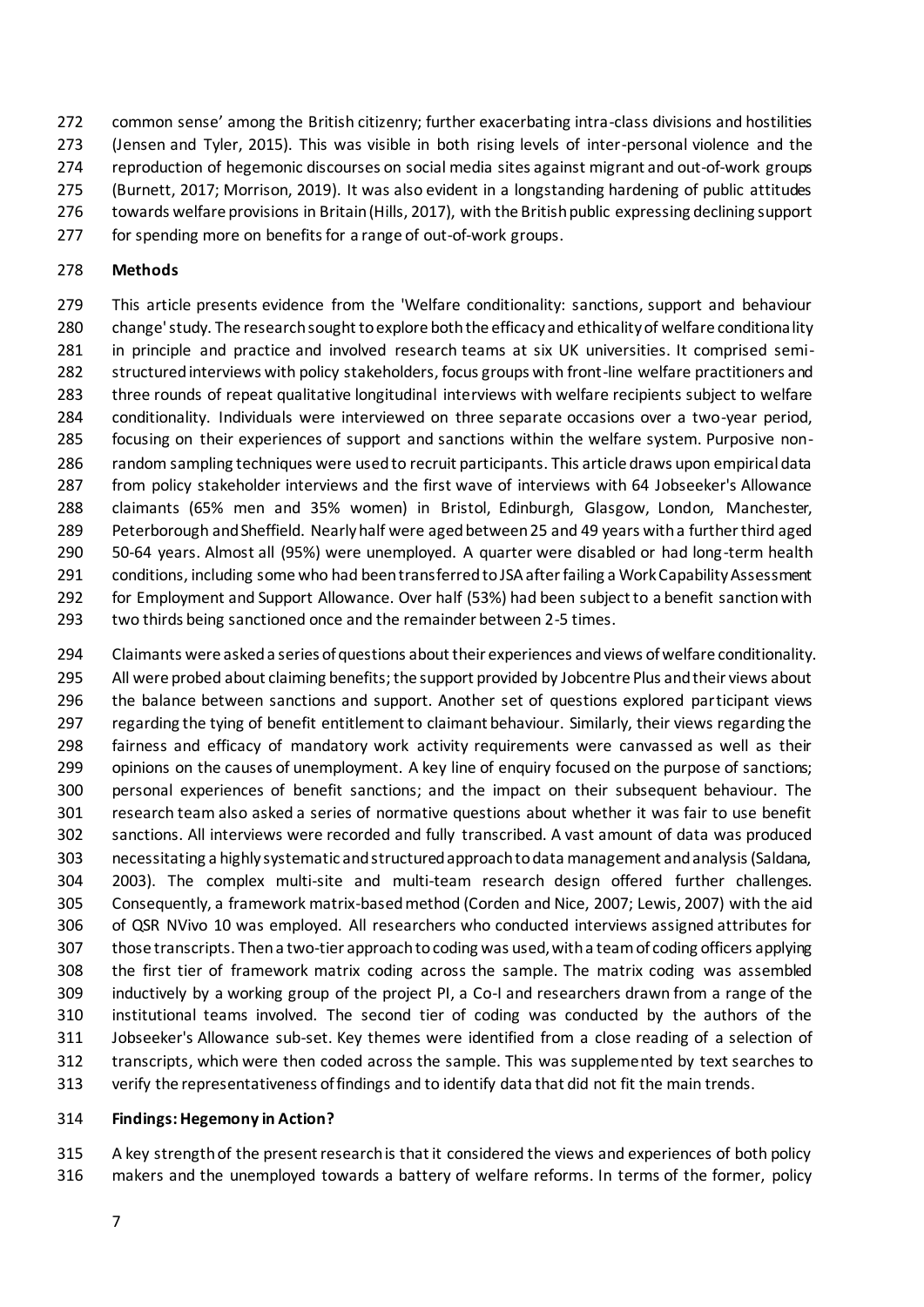makers seek to build support for their policies through the dissemination of (anti-welfare-) 'common

sense' ideas. An insight into this process was gained through interviews with policy makers involved

- in the implementation of welfare reform. This included two Members of Parliament and two senior
- civil servants in the Department for Work & Pensions. The findings begin with a brief exploration of
- policy makers views on welfare reform, before shifting towards a more detailed analysis of the views
- and experiences of unemployed people.

# **Policy makers**

 The growing intensification of welfare conditionality has drawn heavily upon narratives of 'inter- generational worklessness', 'welfare dependency' and the perceived need to activate the unemployed. A senior civil servant in the DWP opined: 'There's this feeling that there is a group in society that has become dependent on welfare and it's a way to nudge them to make that behavioural change' (K148). Similarly, a Labour MP drew our attention to the problem of inter-generational unemployment: 'I mean you're talking about inter-generational unemployment. I mean some of them will be on their third or fourth generation. I think there were people who frankly got out of the way of being participating members of society, of a community through work. And yes, to a certain extent, they have to accept their own responsibility for that' (K116). Consequently, a senior civil servant argued: 'That sort of hassle factor that has the most impact on getting people back into work'. He went on: 'Part of that is around hassle, a small part of it is around deterrent effects, but actually it's also about motivation as well' (K180). Policy makers frequently justify punitive welfare policies with reference to support garnered from the general public. This downplays the ideological nature of the enterprise. A Labour MP explicitly justified growing welfare conditionality by citing the public's increasingly hostile views towards benefit claimants: 'And I hear again and again on the doorstep where ''She never does a stroke of work. There's nothing matter with her, but she gets £500 a week''. Similarly, whilst highlighting the Work & Pensions Committee Report on Jobcentre Plus (HoC WPC, 2014) which had a section on sanctions, a senior civil servant concluded: 'So they're interested, clearly politically people are interested, and the more we have programmes like Benefit street, the more it will become popular with the population' (K180).

# **The unemployed**

 Since the creation of the labour exchange in the early twentieth century there has been an expectation that unemployed people should seek work when claiming benefits and this principle was accepted by virtually all interviewees. Most felt that: 'it is better to be working to being unemployed' (ED-SJ-010) and employment was the key to living a 'normal life' free of poverty and the daily privations associated with benefit claiming. An Edinburgh man spoke for many when he noted that 'you don't feel that you're having a normal life when you're unemployed on the social' (ED-AS012). Furthermore, many viewed job search as 'earning our benefit', an Edinburgh woman related this to her values instilled during childhood: 'because of the way I've been brought up. If you want a sweetie, do the dishes. If you want money [benefits] do the dishes' (ED-BW-016). Nevertheless, some disquiet was expressed about being pushed into any job. There were contrasting views among jobseekers regarding the ethicality of *mandatory work activity* and *benefit sanctions*.

 Views were mixed regarding whether it was fair to require the unemployed to undertake unpaid *mandatory work activity*. Those that felt it was fair pointed to its perceived utility in providing work experience and improving employment prospects. 'I think it is fair because they've got to get back into the work scene' (ED-BW-026). Another individual indicated: 'Yes, if it's going to help them get a job' (ED-SJ-029). However, many doubted its effectiveness and highlighted its punitive function, some likening it to slave labour. 'I'm not sure how effective that is in helping anybody to get back to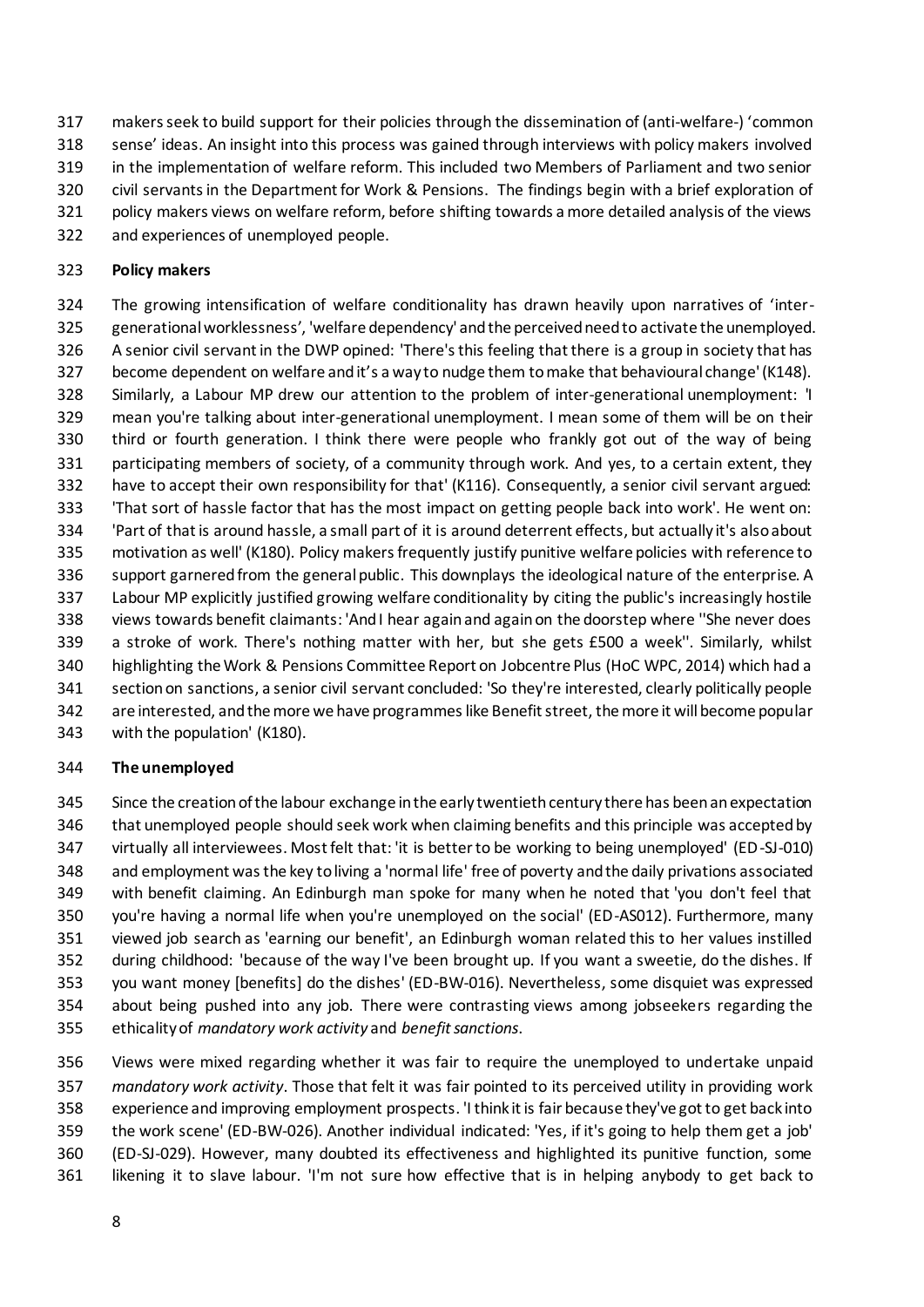employment. It's just like community service' (ED-SJ-010). A Sheffield man reported: 'I don't like it, working for nothing' (SH-JM-014). Another interviewee noted: 'You don't want to be treated like a slave' (ED-AS-012).

 Many interviewees explicitly rejected mandatory work activity but expressed strong support for *benefit sanctions*. A single Edinburgh female reported that she 'felt horrible going and taking the taxpayers money because that's what jobseekers is' (ED-BW-022). Nevertheless, she felt that the unemployed should not be compelled to undertake mandatory work activity: 'I think that's slave labour. I hate that'. Despite being sanctioned and put on daily signing she expressed support for benefit sanctions arguing that they were necessary to deter those dependent on benefits and gaming the system. 'It's just too easy to stay on it [Jobseekers Allowance] and not look for work….there are plenty of people that can work their way around the system'. She cited individuals forgetting their job search booklets (in which activity is recorded) and making false claims regarding job applications. Nevertheless, she blamed the Government for making the benefits system too lax and maintained that the authorities should root out undeserving groups.

 Nevertheless, a small minority of interviewees indicated that benefit sanctions were ethically illegitimate. An Edinburgh man reported: 'you shouldn't get sanctioned for anything' (ED-BW-046). Some argued that sanctions worsened poverty and insecurity. A young London woman reported: 'I'm fairly lucky. If anything goes wrong……I've got my mum and dad, I've got a room there. The majority of these people haven't……they're physically trying to do everything they can to find work, and they get sanctioned for something so minute then excuse my language, but they're buggered' (LO-BW-013). A few individuals argued that sanctions were unfair because of the lack of good quality local jobs. 'There's nothing about in Sheffield, love, there's only part-time jobs and they are no good to me' (SH- JM-014). From this perspective unemployment was due to economic restructuring, new technology and globalisation rather than personal failings. 'The steelworks went and the rest followed….it's all going to China….Get the steelworks back from China, then you'll get people back into work' (SH-JM- 014). A Bristol man reported: 'I know technology is good…….but all it's doing is cutting back on the workforce' (BR-AS-013).

 There was, in addition, widespread discontent at the way in which sanctioning worked in practice. Many indicated that they were an 'everyday occurrence' rather than targeted at 'extreme cases'. There was a widespread suspicion, which is not unfounded (cf. Author, 2021a), that this was due to the existence of covert sanctioning targets. A Bristol man, for example, thought that sanctions were unfair 'when you've got an agenda like a quota to fill' (BR-AS-011). A few indicated that they were a disproportionate response to relatively trivial occurrences such as a lack of punctuality. 'But the sanction is a massive sword that has been brought down on people's heads and backs, and it is totally unfair' (SH-JM-004). The threat of sanctions also encouraged a culture of counter-productive compliance: 'I'm going for jobs that I know I won't get, just to cover myself' (LO-BW-008).

 Sanctions led to a range of adverse impacts including forcing individuals into chronically insecure labour, food bank usage and movements into 'survival crime' and 'survival sex'. A Glasgow man concluded: 'I think it [sanction] harms people more than anything' (GL-SW-001). A Peterborough man recounted the story of a friend that had been sanctioned for a year which led to his eviction and forced him into zero hours work secured through a recruitment agency. The uncertainty of not knowing from one week to the next what his pay would be led to a £1,400 debt. 'Agencies are the worst people for getting you into debt. They should abolish them' (PE-KJ-010). An Edinburgh man indicated 'they're going to be getting no money, no food or anything and that's going to end up going to crime and things' (ED-BW-026).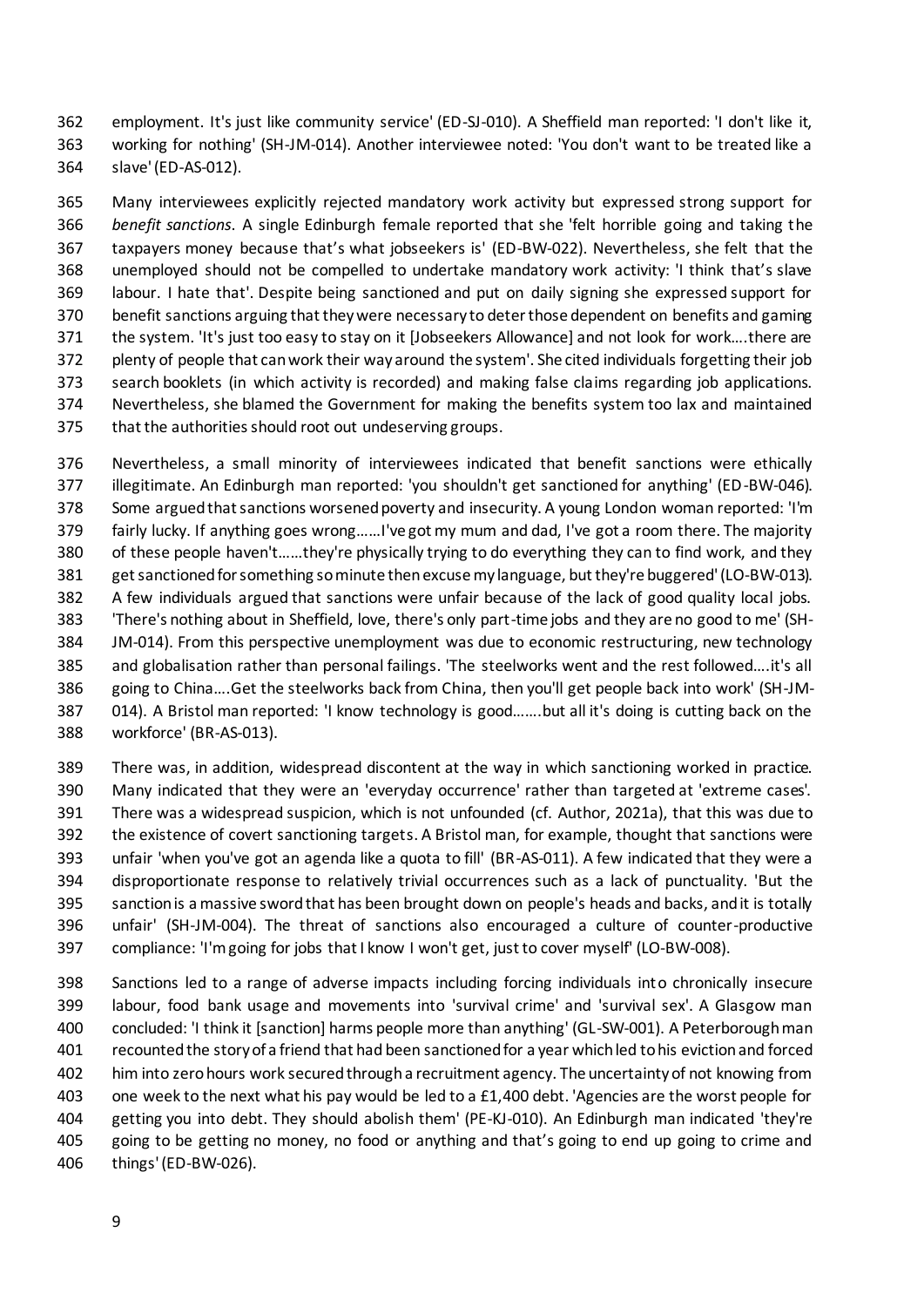Despite the near universal support for the principle of benefit sanctions many questioned whether their purpose was to instil agency or change the behaviour of claimants. They were often viewed as part of a disentitlement strategy linked to austerity. 'This is basically to boot as many people off as possible so more people will think it's a pain to go in every week, more people will stop going on jobseekers' (ED-BW-022). 'I think that what they're doing is trying to cut down on the benefit being paid out' (BR-AS-013). A related concern was that sanctions were ineffective at changing the behaviour of those alleged to be 'gaming the system'. A Sheffield woman opined: 'There's a whole section of society that I don't see until I come to places like this [Jobcentre]….there's a certain section that won't even be perturbed by sanctions' (SH-EB-015). Nevertheless, sanctioning was also justified with reference to the perceived need to discipline 'undeserving' claimants, principally:

- *the feckless*;
- *those gaming the system*;
- *and migrants*.
- *The feckless workshy 'other'*

 The most common stereotype was of the feckless, workshy claimant content to live life on benefits. 'There's a lot of people that just stay in bed all day. They just go in once a fortnight and they can't be bothered to do anything' (BR-KJ-023). 'All they're interested in is just getting the money and spending it on beer' (PE-JM-023). Young men were frequently demonised. A Bristol man indicated: 'I'm too old but the younger ones no, there's nothing stopping them for looking for work' (BR-AS-013). Sanctions were justifiable because in their absence: 'There would be people who would happily sit there, not looking for work and take the money' (LO-BW-007). Consequently, the primary purpose of benefit sanctions was to discipline 'those that don't want to do anything…..it will give people a fright' (GL-SW-429 001). This stereotype was so pervasive it was held by those that were opposed to benefit sanctions. These views were often buttressed by subscription to pervasive (anti-welfare) 'common sense' ideals of economic individualism, which have long maintained that each individual is responsible for their own welfare and that unemployment is predominantly a consequence of personal deficiencies: 'I think 433 it is up to the individual person....their lifestyle' (BR-KJ-023).

 A 28 year old London male had joined the British Transport Police as a Police Community Support Officer after completing his 'A' levels. He had then been made redundant following an extended period of poor physical health. 'I basically had a stomach ulcer that exploded. So I was off for a year and in the end they got rid of me because they couldn't afford to keep paying me.' He was made homelessness but had then managed to get accommodation at the YMCA. At the time of interview he had been unemployed for nearly five years apart from a couple of temporary jobs and some undeclared cash-in-hand work. His long-term career aspiration was to become a teacher but he was prepared to 'do anything' in the meantime.

442 He had been sanctioned for one month for failing to attend a Work Programme appointment. More recently, he had been threatened with a three-month sanction when illness prevented him attending a Jobcentre appointment. 'I managed to blag my way through it and arrange it for the next day.' During the interview he expressed the view that Jobcentre Plus had sanctioning targets and that the social security system was heavily weighted in favour of sanctions rather than support. Furthermore, he acknowledged that sanctions had not improved his personal situation and: 'it seems like a lot of people are disciplined [by sanctions] when they genuinely are trying.' Despite this they were deemed to be necessary to discipline the feckless workshy 'other'. 'I think people should be punished if they're just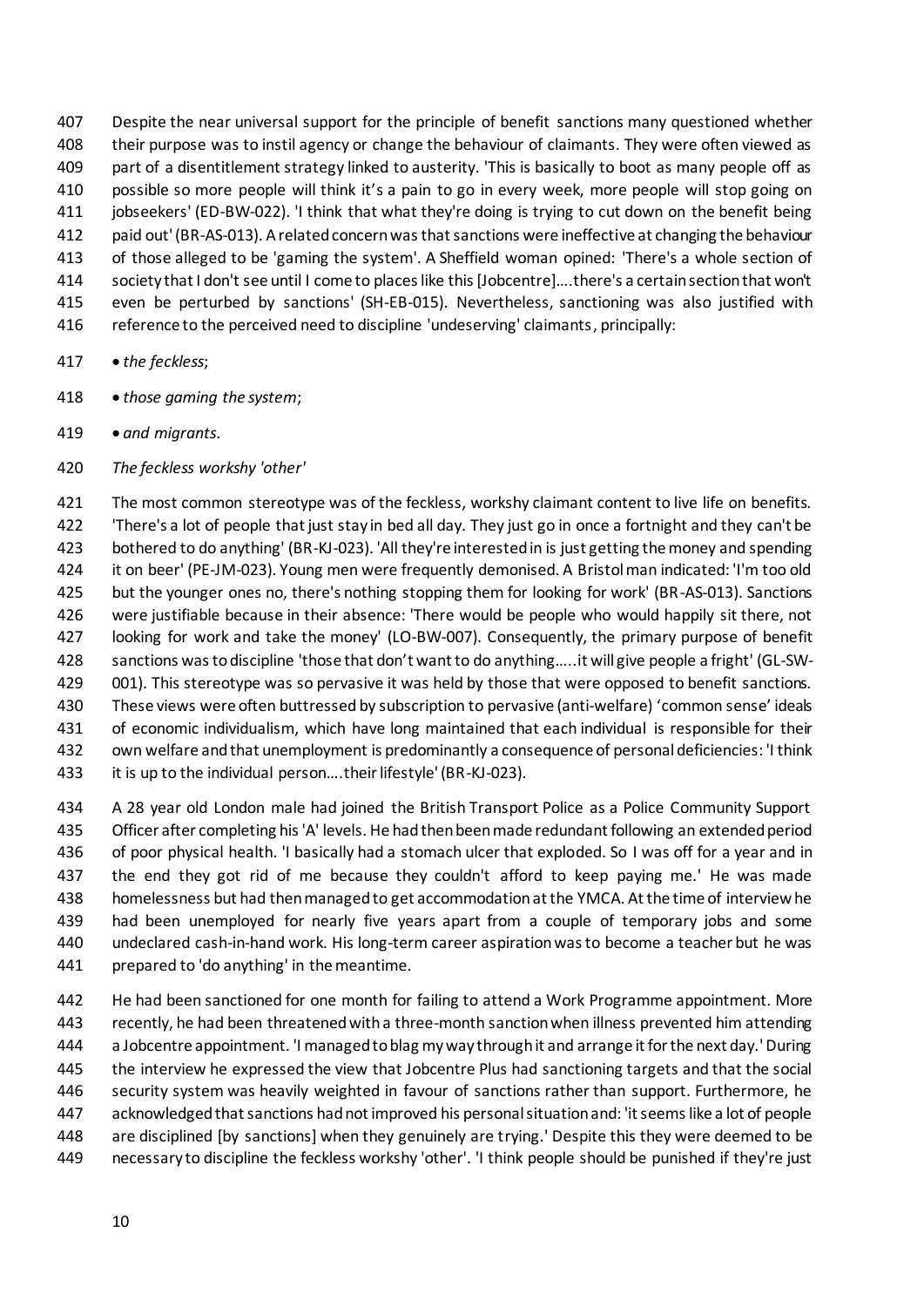happy to claim for so long and not to do anything [to seek work]. Unemployment was caused by a deficient work ethic: 'Some people don't want to work anymore. Like that Benefits Street programme.'

 Contradictions between experiences of and perspectives on punitive policies were not uncommon. Respondents would frequently relay *negative* experiences, reporting a range of harms endured from sanctions, poor treatment from frontline staff and existing on a low-income more generally. Yet these experiences were often accompanied with *positive* support for punitive policies in the case of undeserving 'others'. Interaction with the ideological state apparatuses was important in shaping positive support for welfare reforms. Respondents would sometimes draw directly on content consumed from popular media to regurgitate and conjure up a cast of 'phantom others' (Shildrick and MacDonald, 2013: 299) who, unlike themselves, did not conform to mainstream behavioural norms and values and were thus in need of discipline and punishment.

# *The gamer of the system*

 There was a pervasive view that many benefit claimants were cynically manipulating the benefit system and this justified sanctioning. A Sheffield man referenced 'certain people who are deliberately wrongfully claiming benefits' (SH-JM-004). Some particular groups were singled out: 'Self-employed people doing cash-in-hand building' (BR-AS-011). A Peterborough man also reported that former work colleagues in construction simultaneously claimed benefits. However, interviewees distanced themselves from stigmatising discourses of gaming the system. Personal admissions of guilt were extremely rare and this undermines the notion of an underclass with distinct social norms.

 A 27 year old single male was living in a homeless shelter following the break-up of his relationship. He had worked as a commercial cleaner undertaking 14 hour shifts in large supermarkets and a playground assistant. He was now looking for 'anything' but was prioritising resolving his housing situation. Previously imprisoned he had also received a benefit sanction for insufficient job search activity. Nevertheless, sanctions were deemed necessary to force individuals to work: 'There is no such thing as a free lunch'. Although some disquiet was expressed about the length of sanctions they were justified with reference to the poor behaviour of some claimants: 'because there's people that just do 476 take the mick……they get paid and then they say the next day I lost my money, and they spend it on some drugs'.

# *The migrant 'other'*

 Some saw benefit sanctions as a means of deterring the claims made by migrants who, it was alleged, were putting intolerable strains on the benefits system. More commonly, migration was viewed as a source of unfair competition for poor jobs. A London woman related: 'We had a load of Polish and Romanians come over and they took jobs. …Don't give it to foreigners. Give us a chance' (LO-BW-007). Another Londoner highlighted increased competition from migrants: 'It just seems some of the interviews I go for there's a massive amount of non-British people going for the jobs' (LO-BW-010). Consequently migration was often cited as a key cause of unemployment: 'I would say one reason, it may not sound right, but there's a lot of foreigners in the country. They've took over the workforce and they're taking over the jobs and employers are happy to take them on. And it doesn't help people that come from here' (ED-BW-036). 'The causes of unemployment and social decline in this country is caused by being in the EU, open borders letting too many unskilled labourers in……This government what they're doing they're encouraging big companies to employ migrant workers' (BR-AS-014).

 A 23 year old single Peterborough woman had left school at 16 years without any qualifications: 'So all I've ever had is cleaning jobs.' She had also completed a Hospitality and Catering course. At the time of interview she was living in private rented accommodation and had just secured a full-time care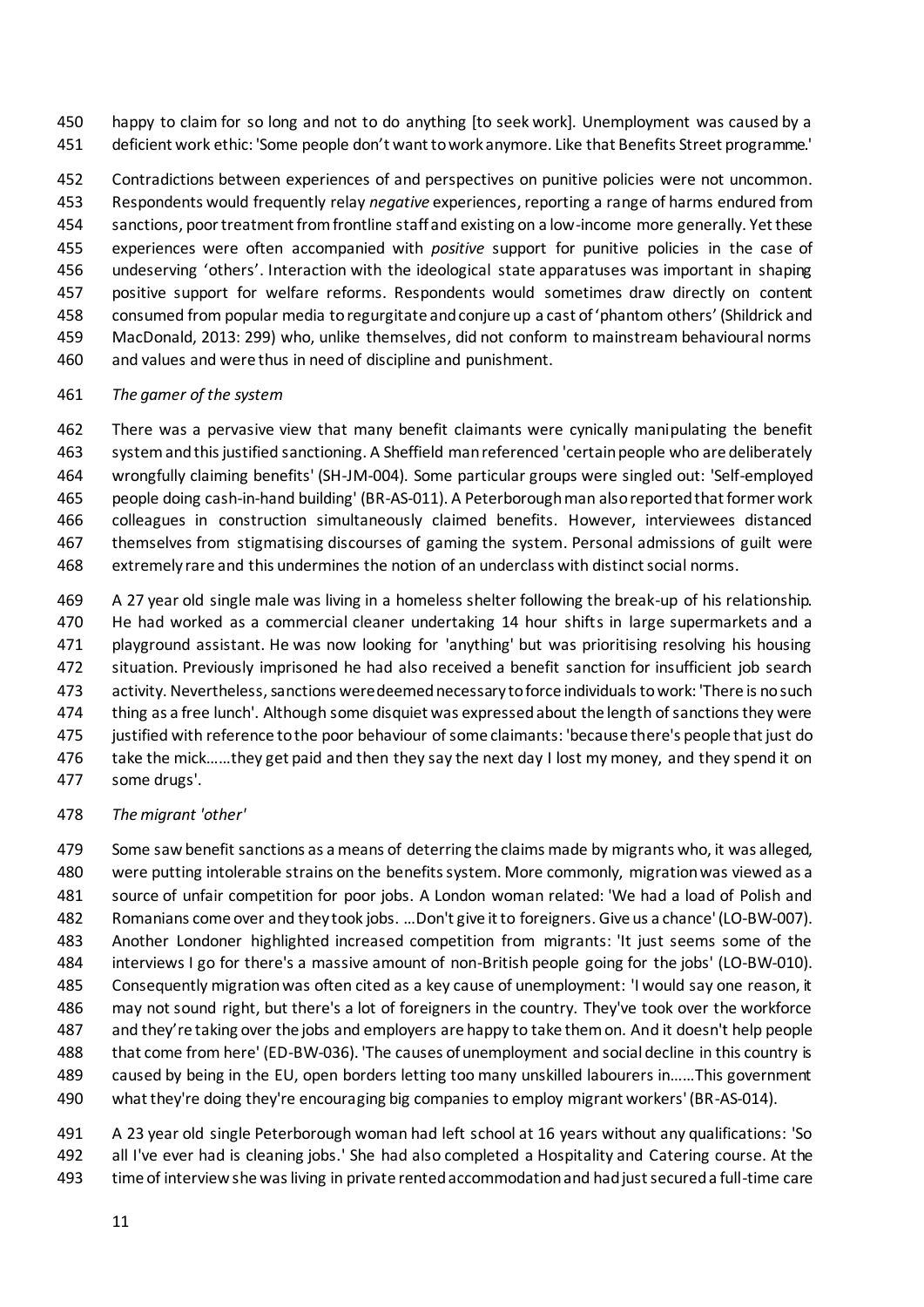assistant job: 'I'm really lucky to have got accepted for this job.' A sanction for failing to attend a Work Programme appointment through ill-health had: 'made me really depressed.' The primary purpose of Jobcentre Plus was to force people off benefits with her work coach explaining: 'Basically, our aim is to try and get you to not claim Jobseeker's or any benefit, so we're going to make it as hard as possible for you.' Nevertheless, she justified benefit sanctions with reference to the need to deter the illegitimate claims of migrants. 'There's so many people out there claiming benefits and coming into our country to claim benefits and I understand why they're doing it [sanctioning], because it's just crippling the system.' When asked about the causes of unemployment she highlighted the passivity of the poor and an 'entitlement mentality'. 'Some people just don't want to go out and work because they know they can get money [benefits] for free'.

 As has been shown, respondents sometimes summoned the language of social injustice when assessing punitive welfare reforms and particularly when reflecting on the prospect of enduring them personally (e.g. mandatory work activity as 'slave labour', sanctions as 'unfair', 'harmful'). However, when explicitly factoring in 'parasitic' others in their assessments of the same polices, such language was remarkably absent. In its place was the language of ruling ideas—with participants instead drawing, almost verbatim, on the content of 'two-nations' hegemonic discourses to justify support for policies known to inflict harm upon themselves and others.

 Nevertheless, while oppositional, structural perspectives on the causes of poverty and unemployment were scarce, personal experiences of coping with the privations caused by sanctions led a minority to reappraise their views. These tended to be older men aged in their fifties, some of which had lived through the increasingly punitive transformation of the benefits system and expressed a deep sense of personal injustice at the imposition of a sanction. A Bristol man had claimed JSA since 2006 and reported that Jobcentre Plus had become much less supportive. 'They've got computers up there, but that's about it, they don't help you that much' (BR-KJ-022). 'I was sanctioned because I didn't put the 518 job I applied for onto their Universal Jobmatch.....I thought it was petty'. He had resorted to using a food bank and had borrowed money from his sister to cope. There were no circumstances where the use of sanctions was justified because: 'they're stopping people from eating'. Similarly, an Edinburgh man had been sanctioned for a lack of job search activity which he ascribed to sanctioning targets: 'I just think they want people in and out and see how many people they can sanction' (ED-SJ-018). The adverse consequences of sanctioning were a major factor in his opposition to them: 'I think the consequences of the sanctions are not fair. People get into a lot more debt, it can lead to a whole chain of events, and their lives can be difficult'.

# **Discussion and Conclusion**

 This article has shown how the unemployed are broadly supportive of punitive welfare reforms which have led to increased poverty and destitution; exacerbated ill health; disengagement with the benefits system and movements into 'survival crime' (Welfare Conditionality, 2018). This has taken place in a context of concerted attempts by numerous UK governments to mobilise popular support for contentious reforms through a 'two-nation's hegemonic project' that constructs 'moralised antagonisms' between 'productive' and 'parasitic' populations (Lavery, 2019). In light of this, we have sought to interrogate the usefulness of Marxist theories of hegemony to explain this apparent contradiction between claimants' (mostly) positive support for, and (mostly) negative experiences of, welfare reform.

 The 'two nation's hegemonic project' which seeks to legitimise an ongoing phase of capitalist development featuring widening inter-class inequalities has had some success with the unemployed. This has been sought by constructing a range of 'parasitic' groups—i.e. the feckless, the fraudulent,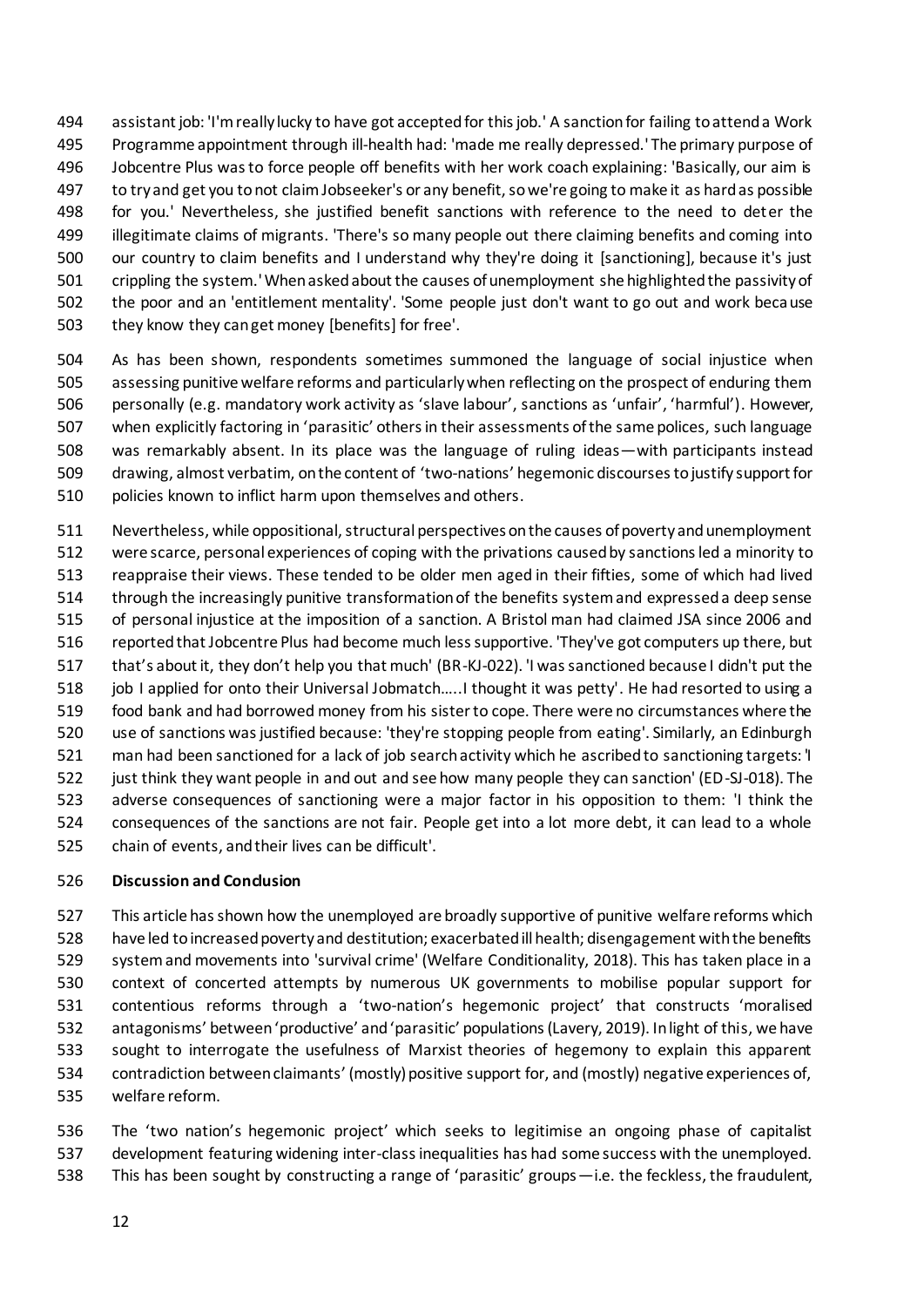the migrant—as a threat to public resources who require immediate action in order to protect and advance the interests of 'productive', hardworking British taxpayers. It is salient to note that harmful experiences of punitive welfare reform did lead some individuals into a more oppositional stance as evidenced by frequent hostility towards mandatory work activity and the reaction of some of those receiving benefit sanctions. Nevertheless, the present research has highlighted the important role played by the media as a hegemonic apparatus that binds the unemployed to particular ideas through their consent rather than coercion. Both policy makers and the unemployed, for example, referenced TV programmes such as 'Benefits Street' to conjure up 'phantom others' in aid of justifying benefit sanctions. The research has also underlined the notion that hegemony is a 'lived' process of political domination, with respondents frequently drawing upon their personal experiences to legitimate 'moralised antagonisms' and sanctions (see later). Consequently, we contend that there are two key reasons why the content of 'two-nations' hegemonic projects have resonated with unemployed people:

• the stigmatising threat posed by hegemonic discourses to the identities of unemployed people

• their relatability to their lived experiences

 *First*, two-nations hegemonic project's explicitly produce and disseminate a 'stigma power' which is distinctively seductive and threatening to unemployed populations (Tyler, 2020; 16-8). This is because discourses associated with two nation's projects specifically target and devalue out-of-work groups as a burden on public resources; thus posing a specific symbolic 'threat to claimants own identities' and their membership to the valued, 'productive' citizenry (cf. Patrick, 2017: 161). Unemployed people frequently respond through classic forms of stigma management; dis-identifying with such discourses in their own case but concurring with and perpetuating them to censure 'other' groups. Interviewees frequently contrasted their own behaviour with 'undeserving' groups: 'Because, well I mean for me I'd rather be out there working, doing something, rather than sitting about doing nothing all day.. You'll get some people that can't be bothered to work and stuff like that, but I'm just not one like that' (ED-SJ-010).

 Thus, by managing the threat of stigma and attempting to establish distance from de-valued populations, the 'stigma power' produced within and disseminated through two-nation's hegemonic projects manufactures consent for its agenda through forms of identity management and resistance. It does this by encouraging even those who are vulnerable to portrayals as 'parasitic' to affirm their own membership to the productive citizenry by dis-identifying with stigmatising discourses and deflecting them onto 'parasitic' others; which in turn works to establish, preserve and enhance divisions within groups that share common interests and common problems (Tyler, 2020). The interviewees sometimes included former drug addicts, for example, who felt that 'junkies' should not be allowed to claim benefits. The stigma power typical of two nation's projects therefore focuses the hostilities/discontents of unemployed populations towards socially and physically proximate 'others' and away from the political leadership.

 *Second*, the power of the two-nation's project also resides in its relatability to the lived experiences of the unemployed. Successful hegemonic projects largely depend on their ability to link 'common sense' ideas with real daily experiences and, compared to any other social group, the unemployed are perhaps most likely to relate to the discursive content of the two-nation's project. This is not only because unemployed people are more likely to experience the harshest and most impoverishing conditions, but more importantly, they tend to occupy closer physical and social proximity to 'parasitic' groups; who are thus more likely to be active and visible within the social milieu of unemployed populations. Moreover, two-nation's projects have been successively deployed during a period where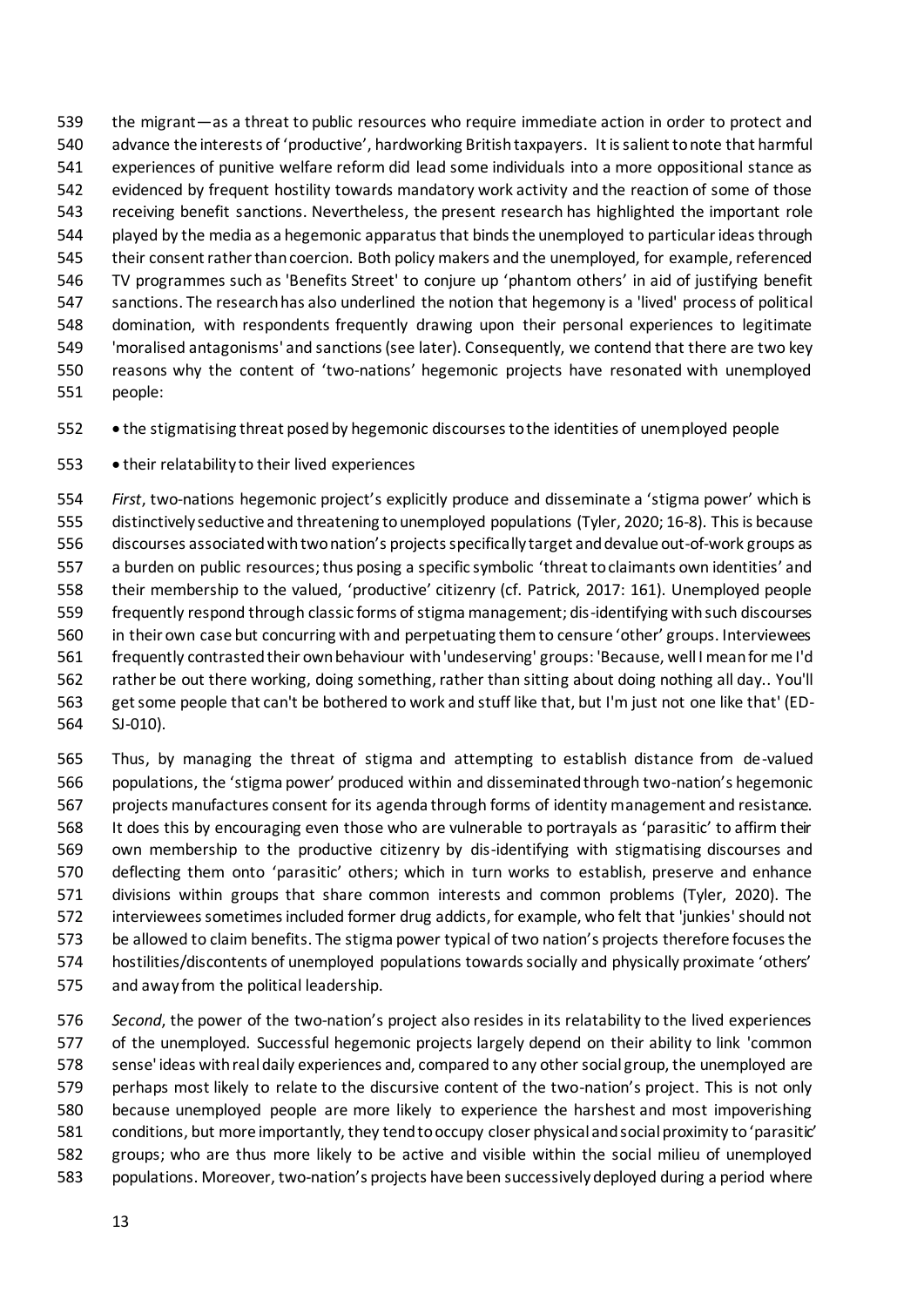there has been a gradual 'withering away' (Shildrick and MacDonald, 2013: 300) of the cultural resources necessary for working-class communities to develop more politicised forms of class consciousness and establish counter-hegemonies around poverty, unemployment and their causes (see Bagguley, 1991). It is in this context that ruling ideas are more able toprovide unemployed people with a *misleading* and *mis-recognisable* set of proximate scapegoats through which they can make sense of, and lay the blame for, legitimate concerns about growing poverty and insecurity.

 There is some evidence to support this claim. While immigration has been found to have an overall positive effect on jobs, wages and public finances (Oxford Economics, 2018), it may have a negative effect on groups who are most likely to claim unemployment benefits. Dustmann et al. (2013) found that increases in the ratio of immigrants to natives among the working age population has positive effects on native wages overall, but exerts downward pressure on the wages of workers occupying the lowest paid percentiles of the UK's wage distribution. Furthermore, a review of 12 studies conducted between 2003 and 2018 concluded that immigration is likely to have a negative effect on employment opportunities for those with an intermediate (O-level, GCSE, secondary school) education (Ruhs and Vargas-Silva, 2020). When considering that increasing competition for jobs and downward pressure on wages for the poorest fractions of the working class has taken place alongside the promulgation of hegemonic discourses portraying migrating groups as a central threat; its perhaps stands to reason that such discourses are likely to hold greatest currency among those most likely to see and feel its negative effects in their everyday life. Personal narratives, for example, often referenced recruitment exercises where interviewees had lost job opportunities to migrants. A London man reported: 'they gave me the job but then withdrew it because an Eastern European was going to do it for less money' (LO-BW-010).

 Moreover, while benefit fraud has remained consistently low, it does exist. From 2005 to 2018, fraud has fluctuated between 0.6% and 1.2% of total unemployment benefit expenditure; reaching a peak of around £2.1bn (DWP, 2018: 3). Severalstudies have consistently found that various claimant groups engage in informal and/or illicit activities alongside claiming benefits to meet essential needs (Jordan et al., 1992; MacDonald, 1994; Author, 2021b). These studies conclude that the monetary gains of fraud are often very minor and more accurately reflect survival strategies developed in response to the increasingly punitive and impoverishing nature of welfare reform (Author, 2021b). Nevertheless, they show that fraudulent activity is not uncommon in the spaces typically inhabited by unemployed people. Consequently, hegemonic discourses portraying fecklessness and benefit fraud as a central threat to public resources are likely to be most persuasive and/or subject to direct verification with those exposed to such activity. Familiarity with behavioural adaptations to poverty can generate narrative power just as much as ignorance can.

 While immigration and benefit fraud may have some negative economic effects on working class populations, these effects are comparatively minor when compared to those posed by political economic restructuring in Britain. Since 1980, the share of national wealth apportioned to unemployment benefits and wages have undergone significant declines in spite of significant increases in average labour productivity and gross domestic product per head (OECD, 2020; ONS, 2015; Lapavitsas, 2013; Onaran, 2014). At the same time, the share of national wealth going towards businessin the form of profits has increased (Glyn, 2006; Roberts, 2009); with the top 1% of income earners now commanding almost double the share of total income than they did in 1980 (Onaran, 2014; Harvey, 2007). Moreover, the revenue lost in corporate tax avoidance to offshore tax havens alone, a growth industry since the 1980s, is roughly six times more than revenue lost in benefit fraud (Zucman, 2017; DWP, 2018).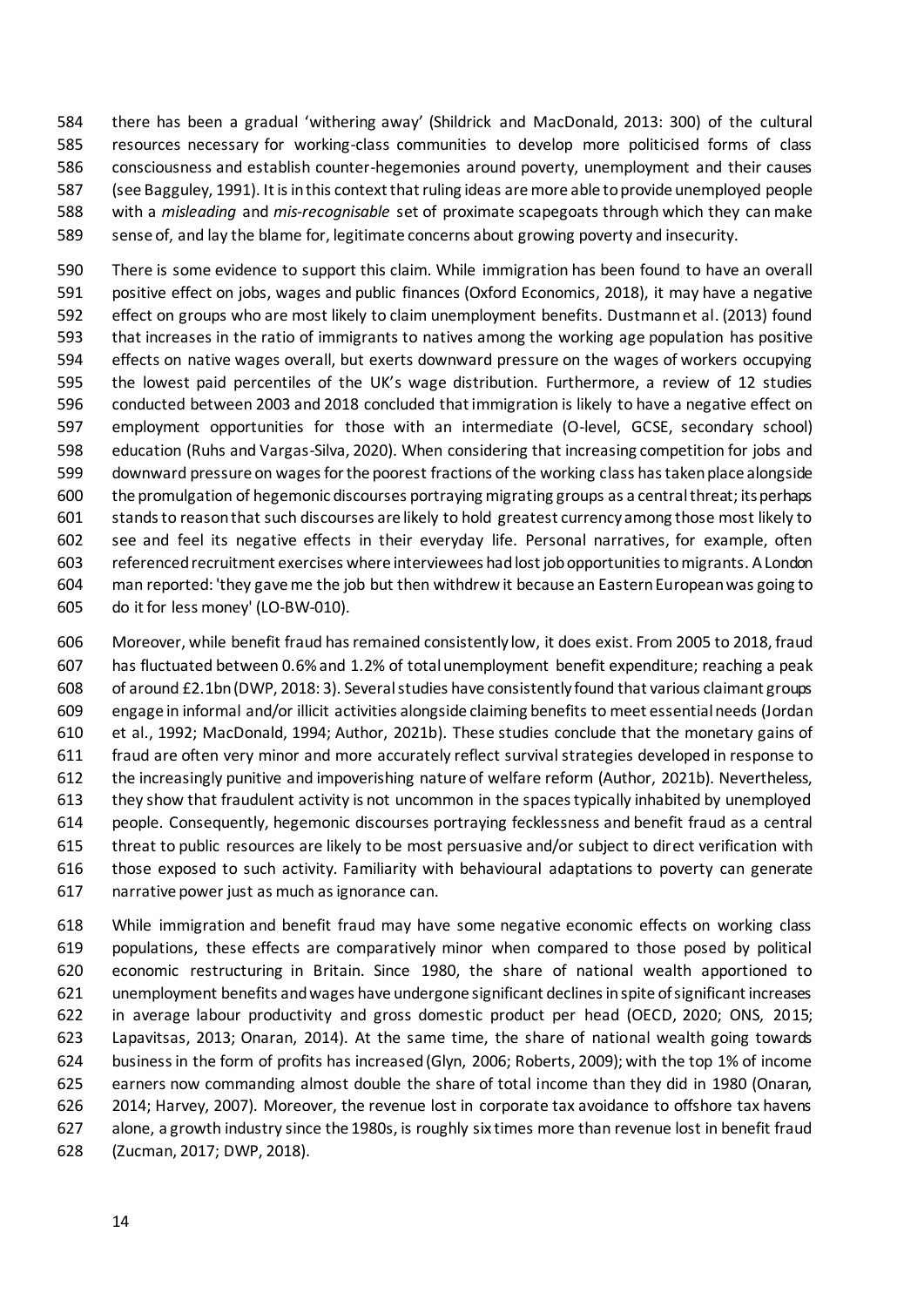- It is on the basis of such evidence that we believe the participants in this study were justified in feeling
- and articulating a legitimate threat to the material conditions of their lives and their communities.
- However, the real threat to both unemployed people and the working class more generally lies not in
- socially proximate 'others'. Rather, it lies in the governments that not only continually fail to represent
- their material interests, but actively dismantle social protections to bolster corporate profitability and
- deploy punitive welfare reforms to submit the unemployed to chronically insecure poverty labour. It
- is, of course, the complexity and ambiguity of these processes that disguises and mystifies transfers
- of wealth and strengthens the power and effectiveness of hegemonic projects.

#### **Reference List**

- Adams L, Oldfield K, Riley C and James A (2012). Destinations of Jobseeker's Allowance, Income Support and Employment and Support Allowance Leavers 2011. Research Report No791. Department for Work and Pensions .
- Adler M (2018) *Cruel, Inhuman or Degrading Treatment?* London: Palgrave Macmillan.
- Althusser, L. (2014) *On the Reproduction of Capitalism*. London: Verso.
- Angry Workers (2020) *Class Power on Zero-Hours*. London: PM Press.
- Bagguley, P (1991) *From Protest to Acquiescence?*. Basingstoke: Macmillan.
- Bates, T.R. (1975). 'Gramsci and the Theory of Hegemony'. Journal of the History of Ideas, 36(2), pp. 351-366.
- Baumberg, B. (2012) 'Three Ways to Defend Social Security in Britain.' *Journal of Poverty & Social Justice*.20(2). pp.149-161.
- Blinder S and Allen W (2016) Constructing Immigrants: Portrayals of Migrant Groups in British National Newspapers, 2010–2012. *International Migration Review*. 50(1). 3-40.
- Briken, K, and Taylor, P. (2018) Fulfilling the 'British way': beyond constrained choice—Amazon workers' lived experiences of workfare. *Industrial Relations*. 49 (6). 438-458.
- Burnett J (2017) Austerity and the Production of Hate. In Cooper V and Whyte D (eds) *The Violence of Austerity*. London: Pluto Press. 217-223
- Castells, M. (2000) *The Rise of the Network Society*. 2nd ed. Oxford: Blackwell.
- Clifford, E. (2020) *The War on Disabled People*. London: Zed Books.
- Coates, D. (1989) *The Crisis of Labour*. Oxford: Phillip Allan.
- Corden, A. and Nice, K. (2007) Qualitative longitudinal analysis for policy. Incapacity benefit recipients taking part in pathways to work. *Social Policy & Society*. 6 (4). 557-561.
- Duncan-Smith, I. (2007) Breakthrough Britain. Centre for Social Justice. Available at: [https://www.centreforsocialjustice.org.uk/core/wpcontent/uploads/2016/08/BBChairmansOvervie](https://www.centreforsocialjustice.org.uk/core/wpcontent/uploads/2016/08/BBChairmansOverview.pdf) [w.pdf](https://www.centreforsocialjustice.org.uk/core/wpcontent/uploads/2016/08/BBChairmansOverview.pdf)
- Duncan-Smith, I. (2012) Iain Duncan Smith: we've brought back fairness to welfare. *The Telegraph*. 30 December.
- Dustmann, C, Frattini, T and Preston, I (2013) the Effect of Immigration along the Distribution of Wages. *Review of Economic Studies*. 80 (1). 145-173.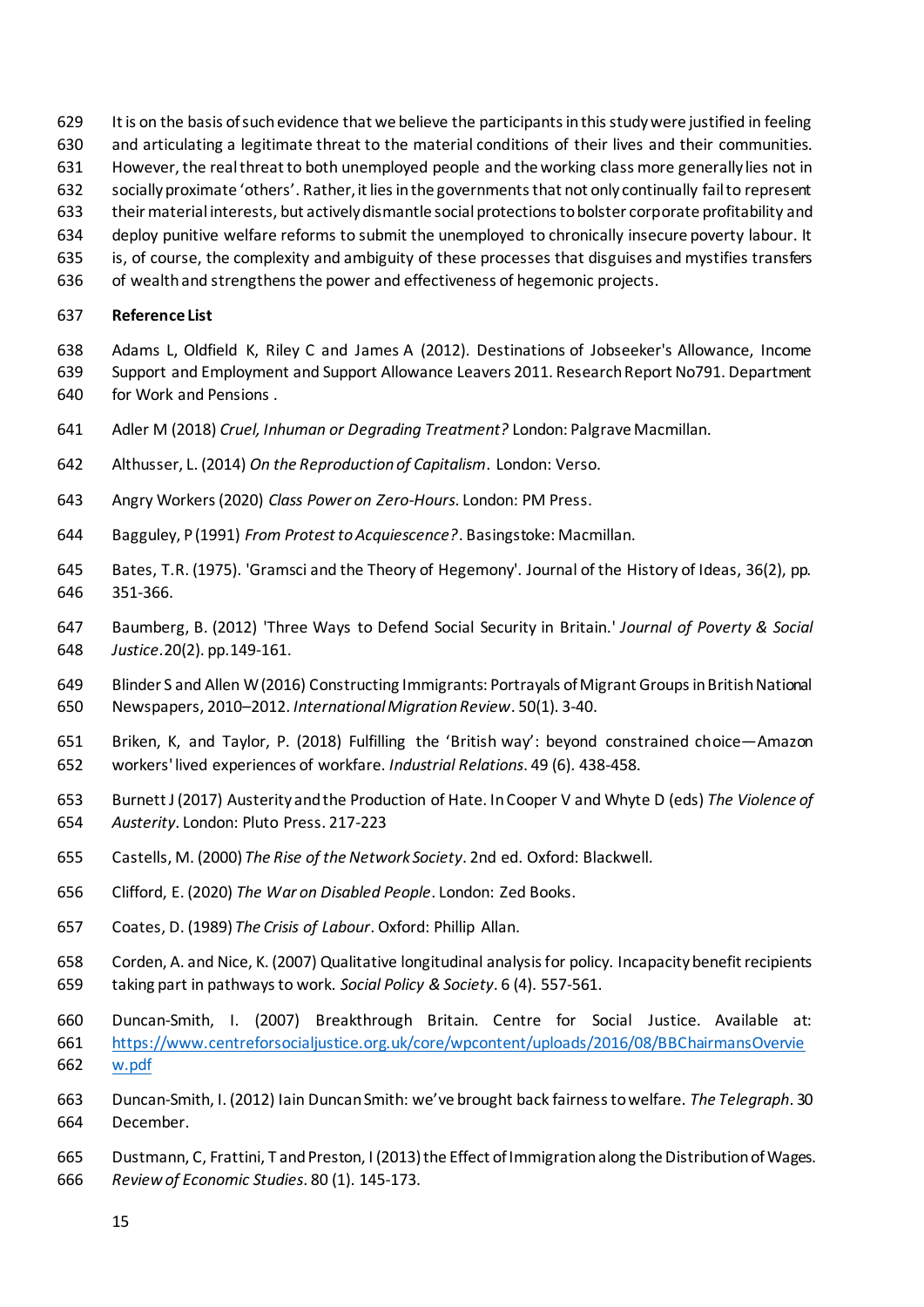- DWP (2018) Fraud and error in the benefit system: Financial year 2017 to 2018 preliminary estimates.
- National statistics. Available at: https://www.gov.uk/government/statistics/fraud-and-error-in-thebenefit-system-financial-year-201718-preliminary-estimates
- Dywer, P, Scullion, L, Jones, K and Stewart, A. (2019) The impact of conditionality on the welfare rights of EU migrants in the UK. *Policy & Politics*. 47 (1). 133-150.
- Eagleton, T. (1991). *Ideology. An Introduction*. London: Verso.
- Author (2018)
- Author (2019)
- Forde, C, and Slater, G. (2016) Labour Market Regulation and the 'Competition State': An Analysis of the Implementation of the Agency Working Regulations in the UK. *Work, Employment and Society*. 30 (4). 590-606.
- Fossati, F. (2018) Who Wants Demanding Active Labour Market Policies? Public Attitudes towards Policies that put Pressure on the Unemployed. *Journal of Social Policy*. 47(1).77-97.
- Gallas, A (2015) *The Thatcherite Offensive*. Chicago: Haymarket.
- Gamble, A. (1988) *The Free Economy and the Strong State*. London: Macmillan.
- Garthwaite, K. (2016) *Hunger Pains*. Bristol: Policy Press.
- Glyn, A and Harrison, J. (1980) *The British Economic Disaster*. London: Pluto Press.
- Glyn, A. (2006) *Capitalism Unleashed*. Oxford: Oxford University Press.
- Golding, P and Middleton, S (1982) *Images of Welfare*. Oxford: Martin Robertson.
- Goos, M and Manning, A (2007) Lousy and Lovely Jobs: The Rising Polarisation of Work in Britain. *The Review of Economics and Statistics*. 89 (1). 118-133
- Gramsci, A. (1971) *Selections from the Prison Notebooks*. London: Lawrence and Wishart.
- Grover, C and Stewart, J. (2002) *The Work Connection*. Basingstoke: Palgrave.
- Grover C (2019) Violent proletarianisation: Social murder, the reserve army of labour and social security 'austerity' in Britain. *Critical Social Policy*. 39(3). 335-355.
- Harvey, D. (2007) *A Brief History of Neoliberalism*. Oxford: Oxford University Press.
- Hills J (2017) *Good Times Bad Times*. Revised ed. Bristol: Policy Press.
- HoC WPC (2014) The Role of Jobcentre Plus in the Reformed Welfare System. Second Report of the Session 2013-14. London: House of Commons.
- Jensen T and Tyler I (2015) 'Benefit broods': The cultural and political crafting of anti-welfare commonsense. *Critical Social Policy* 35(4): 470–491.
- Jessop, B, Bonnett, K, Bromley, S and Ling, T (1988) *Thatcherism*. Cambridge: Polity.
- Jessop, B. (1990) *State Theory*. Cambridge: Polity Press.
- Jessop, B. (2002) *The Future of the Capitalist State*. Cambridge: Polity.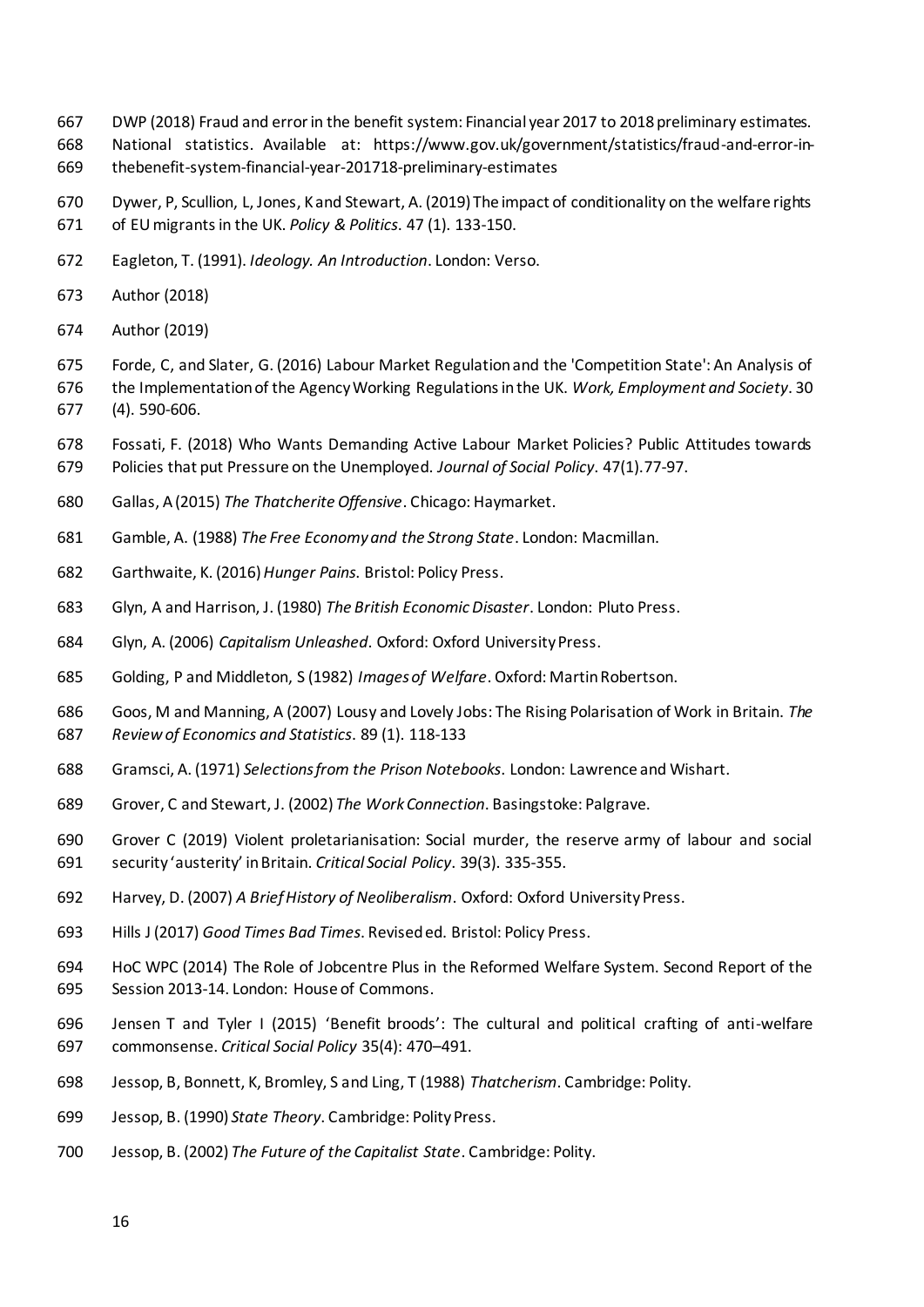- Jordan B, James S, Kay H and Redley M (1992) *Trapped in Poverty?* London: Routledge.
- Lapavitsas C (2013) *Profiting Without Producing*. London: Verso.
- Lavery, S. (2019) *British Capitalism After the Crisis*. Sheffield: SPERI and Palgrave Macmillan.
- Lewis, J.(2007) Analysing qualitative research in evaluation. *Social Policy & Society* 6 (4) 545-556.
- Kalleberg, A. (2018) *Precarious Lives: Job Insecurity and Well-Being in Rich Democracies*. Cambridge: Polity Press.
- Kenway P (2009) Should Adult Benefit for Unemployment now be Raised? York: Joseph Rowntree Foundation.
- MacDonald, R. (1994) Fiddly Jobs, Undeclared Working and the Something for Nothing Society. *Work, Employment and Society*. 8 (4). 507-530.
- Marx, K. and Engels, F. (1998) *The German Ideology*. New York: Prometheus Books.
- Morrison, J. (2019) *Scroungers*. London: Zed Books.

Mouffe, C. (1979) Hegemony and ideology in Gramsci. In Mouffe, C. (eds) *Gramsci and Marxist Theory*.

- Abingdon: Routledge. Pp. 168-204.
- OECD (2020) Public unemployment spending. Retrieved from[: https://data.oecd.org/socialexp/public-](https://data.oecd.org/socialexp/public-unemploymentspending.htm#indicator-chart)[unemploymentspending.htm#indicator-chart](https://data.oecd.org/socialexp/public-unemploymentspending.htm#indicator-chart)
- Onaran, O (2014) State intervention for wage-led development. Policy Paper. Centre for Labour and
- Social Studies. Retrieved from: http://classonline.org.uk/docs/2014\_Wage-led\_development\_- 719 \_\_ Ozlem\_Onaran.pdf
- ONS (2020) EMP07: Temporary employees. Office for National Statistics. Retrieved from: [https://www.ons.gov.uk/employmentandlabourmarket/peopleinwo](https://www.ons.gov.uk/employmentandlabourmarket/peopleinwo%20rk/employmentandemployeetypes/datasets/temporaryemployeese%20mp07)
- [rk/employmentandemployeetypes/datasets/temporaryemployeese mp07](https://www.ons.gov.uk/employmentandlabourmarket/peopleinwo%20rk/employmentandemployeetypes/datasets/temporaryemployeese%20mp07)
- ONS (2015) Trends in the UK economy. Office for National Statistics. Retrieved from:
- https://www.ons.gov.uk/economy/economicoutputandproductivity
- /productivitymeasures/articles/trendsintheukeconomy/2015-02-
- 27#:~:text=Real%20GDP%20growth%20year%2Don,year%2C%20UK %2C%201980%20to%202014&t
- ext=From%202010%2C%20output% 20has%20been,has%20averaged%202.2%25%20per%20year.
- Oxford Economics (2018) The Fiscal Impacts of Immigration on the UK. A report for the Migration

Advisory Committee. Available at: [https://www.oxfordeconomics.com/recent-](https://www.oxfordeconomics.com/recent-releases/8747673d3b26-439b-9693-0e250df6dbba)

- [releases/8747673d3b26-439b-9693-0e250df6dbba.](https://www.oxfordeconomics.com/recent-releases/8747673d3b26-439b-9693-0e250df6dbba)
- Patrick R (2017) *For Whose Benefit?* Bristol: Policy Press.
- Pattison, J. (2021) 'The whole of Shirebrook got put on an ASBO': The co-production of territorial stigma in a former colliery town. *EPA: Economy and Space*. 1-17.
- Peck J (2001) *Workfare States*. Guildford: The Guildford Press.
- Poulantzas, N. (1978) *State, Power, Socialism*. London: NLB.
- Price D (2000) *Office of Hope*. Westminster: Policy Studies Institute.